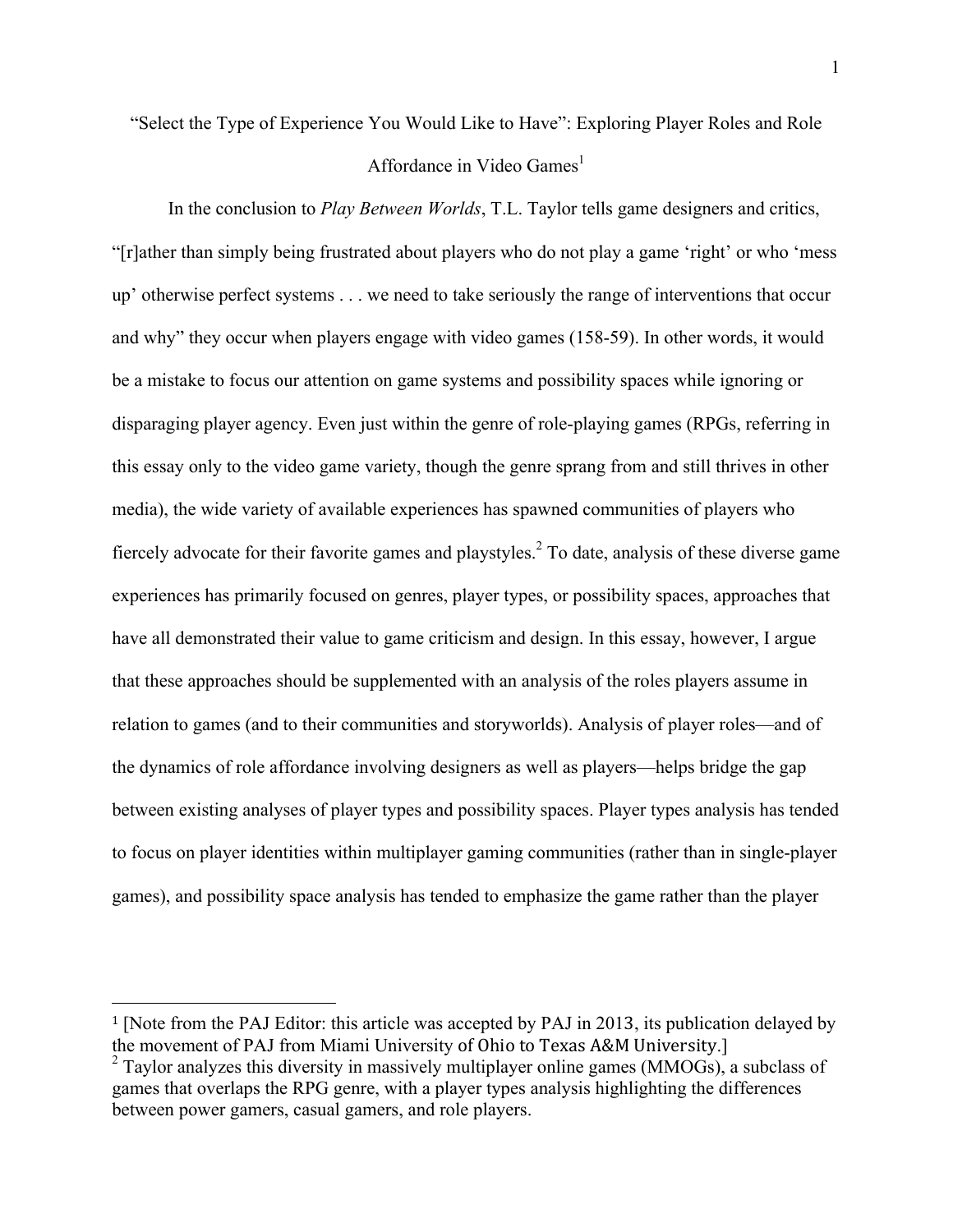by privileging the act of design. Player role and role affordance analysis, by contrast, seeks to foreground the interaction between designed possibility spaces and fluid player behaviors.

Analysis of single-player RPGs reveals significant facets of gaming experiences that player type and possibility space models (like any analytical approach) are prone to overlook. For example, consider game duration and the amount of time spent with a game. Players spend on average twenty-five hours in a single playthrough of short RPGs like *Chrono Trigger* or *Mass Effect*, according to www.howlongtobeat.com. Playthroughs of long RPGs like *The Elder Scrolls V: Skyrim* and *Disgaea 2: Cursed Memories* average closer to 100 hours but can easily top 150 hours for completionists. Howlongtobeat.com breaks down its times by playstyle into the categories of Speedruns, Main Story Completion, Main + Addition Quests/Medals/Unlockables, and Completionists. The common use of the term "completionist" for one type of player or playthrough refers to a goal—completion—rather than to a duration (extended duration is inevitable but not explicitly strived for), but its common opposite term, "speedrun," (a playthrough aimed at reaching a desired game ending as quickly as possible) incorporates short duration into the goal.

Such variances in game duration are only tangentially captured by discussions of player type or possibility space, but can be better addressed by asking how players respond to possibility spaces—what roles players take on within the affordances and constraints of a game system. Richard Bartle's four primary player types ("achievers," "explorers," "killers," and "socializers"—terms emerging from his singular focus on multi-user dungeons or MUDs, an early variety of networked game spaces) do not speak to game duration and speak only indistinctly to related goals, as both achievers and explorers could be completionists and/or speedrunners, while the terms killers and socializers don't apply effectively to (in-game)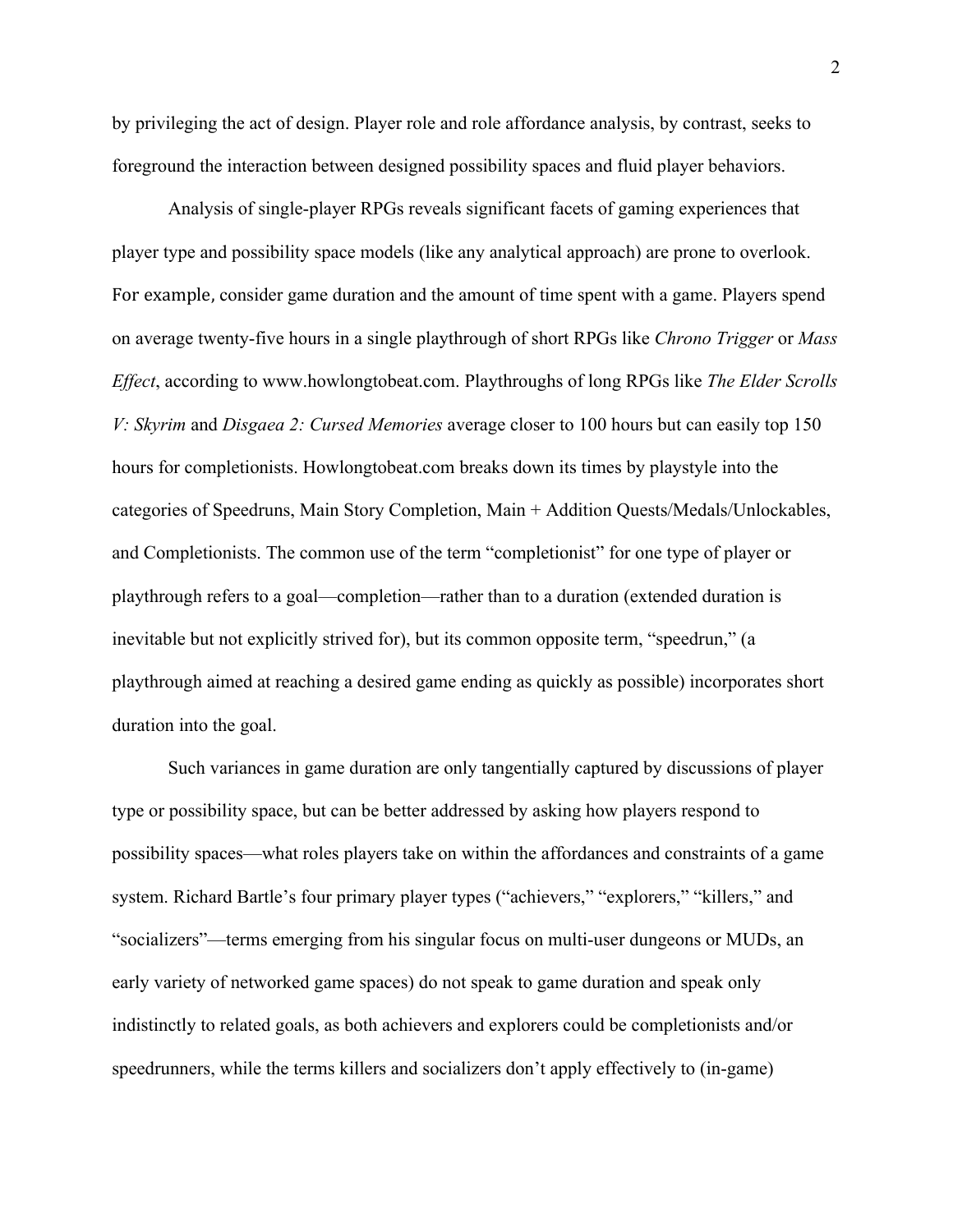experiences of most single-player RPGs ("Hearts, Clubs, Diamonds, Spades").<sup>3</sup> Taylor's casual gamers are defined by less time-intensive engagement with games compared to power gamers (with role players existing on a different analytical axis, allowing this category to overlap with the other two), but intensity is not the same as game duration or time logged: a casual gamer playing four hours a week for ten years in the MMOG *EverQuest* over the course of a decade would spend as much time in the game (2,080 hours) as a power gamer playing the equivalent of a forty-hour work week whose intense engagement with the game lasts only a year.<sup>4</sup> Such longterm casual gamers are not hypothetical. Reddit user Lycerius has continued one playthrough of the 1996 turn-based strategy game *Civilization II* off and on for nearly ten years: "Naturally I play other games and have a life, but I often return to this game when I'm not doing anything and carry on" (Lycerius). This appears to be a passively afforded rather than an actively designed game experience, since "*Civilization* franchise creator Sid Meier said developers never even thought about someone taking a 'Civ' game this far into the future" (Frum). In a personal example, my parents have taken on another under-analyzed role as longtime *Civ II* players: for

<sup>&</sup>lt;sup>3</sup> Bartle later expanded his system to eight types (opportunists, planners, politicians, griefers, hackers, scientists, networkers, and friends) in *Designing Virtual Worlds*, but the four-type model seems to have retained its primacy in discussions and analyses of player types. Bartle's types have also been applied to single-player games (as by Andreasen and Downey's "Bartle Test"), but single-player applications don't appear to have gained as much critical traction. In "Motivations of Play in MMORPGs" (and his other work), Nick Yee proposes another multiplayer-focused player type analysis based on configurable components of player motivation rather than fixed, single-facet types, but Yee's analysis, too, remains focused on the level of the player rather than the roles a player can take on in a particular game, playthrough, or session. <sup>4</sup> Howlongtobeat.com also emphasizes the (readily admitted) constraints of Bartle and Taylor's decisions to conceptualize player types based primarily on multiplayer game environments. For never-ending games, howlongtobeat.com is effectively useless. As most MMOGs discourage permanent closure, play duration is dependent entirely on the player (subscription-based MMOGs aim to retain players indefinitely). Thus, since *World of Warcraft*'s 2004 release, only ten players (out of over ten million) have logged their play times on howlongtobeat.com, while in the first eight months since its March 2012 release, 280 contributors (out of a few million) have logged play times for *Mass Effect 3*.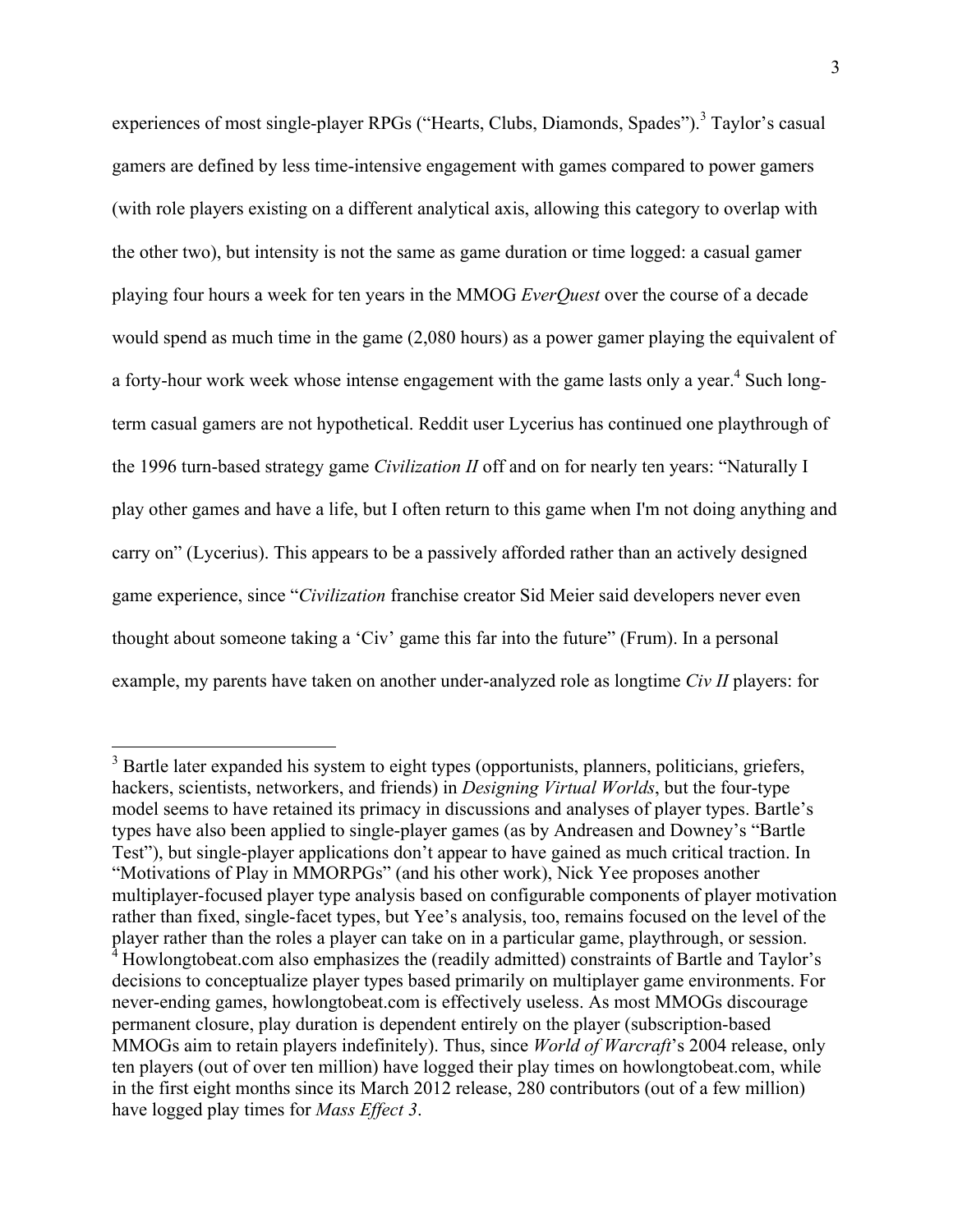years, both have started a new game of *Civ II* every day or two because they prefer the opening stages of the game to an entire playthrough and prefer *Civ II* to more recent releases. Though both casual gamers, they have surely spent more time with the game than many power gamers, most of who have moved on to newer games. Leading concepts of player types don't account for these kinds of diverse game experiences and player roles.

The concept of possibility space has similar blind spots. As Katie Salen and Eric Zimmerman explain in *Rules of Play*, "game designers do not directly design play. They only design the structures and contexts in which play takes place, indirectly shaping the actions of the players. We call the space of future action implied by a game design the *space of possibility*. It is the space of all possible actions . . . all possible meanings," connecting design and experience and enabling meaning making in an interactive system-based space characterized by constraints as well as allowances (67). Though robust and productive, possibility space analysis is predisposed to overlook certain aspects of game duration (among other things). Possibility spaces for Salen and Zimmerman are about possible actions, and don't as readily offer up insights about actions-in-time or gaming temporalities. Possibility space analysis can address the difference between a (relatively) short and linear RPG like *Mass Effect* and a longer, open-world RPG like *Skyrim*, but tends to have less to say about the roles of players who start a new game every few days for a decade or play the same playthrough off and on long past the point designers had considered.

Game duration is only one aspect of game experiences more accessible to a player role and role affordance approach than to possibility space or player type approaches. As *Civilization II* demonstrates, even within one game, a wide variety of playstyles are available that drastically affect the duration and other key aspects of the game experience. In the rest of this essay I will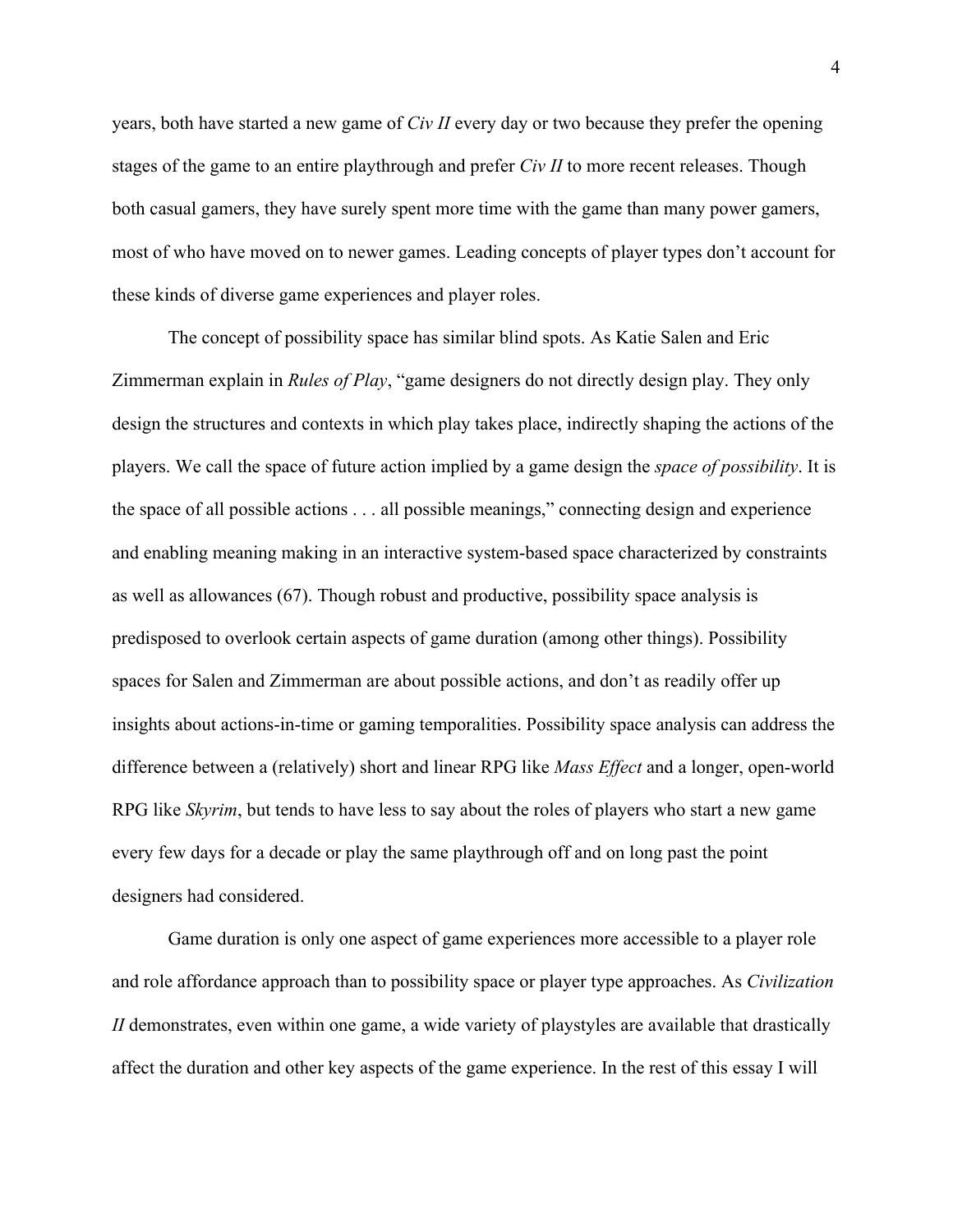use the single-player RPG genre as a test case to explore and theorize the interactions between the many playstyles employed by players and the affordances and constraints provided by the designs of today's RPGs in order to demonstrate the effectiveness of a player role approach in highlighting important aspects of game experiences underemphasized by other approaches.

I ground my use of the term "affordance" in the context of its usage in game criticism and related fields. Noah Wardrip-Fruin (following Michael Mateas) adopts Donald Norman's definition of affordance in the context of human-computer interactions: "'the term *affordance* refers to the perceived and actual properties of the thing, primarily those fundamental properties that determine just how the thing could possibly be used'" (qtd. in Wardrip-Fruin 275). My approach to role affordance overlaps with, but also moves beyond, what Wardrip-Fruin calls interpretive affordances: "the hooks that the system makes available to an audience to aid in the interpretation of the system, its actions, and its possibilities" (275). In *Cybertext*, Espen Aarseth identifies three user functions besides interpretation in ergodic texts like video games: "the explorative function, in which the user must decide which path to take, and the configurative function, in which scriptons [text- or sign-strings appearing to users] are in part chosen or created by the user," as well as the textonic function, in which users can alter the textons (text- or signstrings as stored in the program) or traversal functions (processes by which textons are transformed into scriptons) (64). RPGs offer users affordances beyond interpretation, including but not limited to the ergodic functions identified by Aarseth. Jesper Juul connects affordance to game rules: "[r]ules specify *limitations* and *affordances*. . . . they also add meaning to the allowed actions and this *affords* players meaningful actions that were not otherwise available; rules give games *structure*" (58).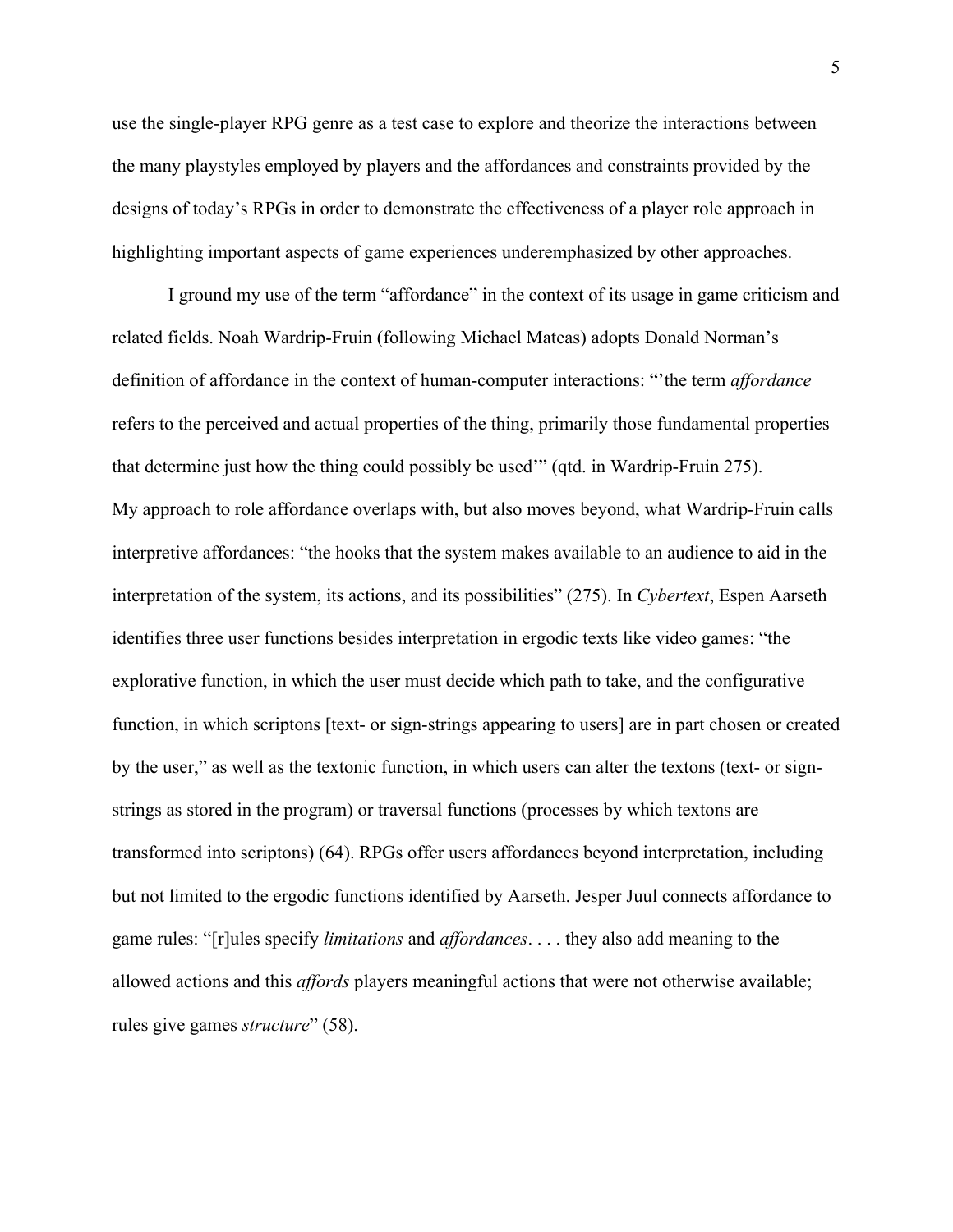On its own, consideration of affordances and constraints is not drastically different from a possibility space approach (as represented above by Salen and Zimmerman). The key move is introducing the concept of player roles into the discussion, so as to bring together player-oriented insights (as in player type analysis) and design-oriented insights (as in possibility space analysis) within a more local, contingent framework of analysis than that of fixed player identities or overall (rather than playthrough- or session-specific) interactions with a possibility space. As used in the term "role-playing games," roles designate the meaningful characters and interactions the games encourage players to develop, usually by means of acquiring skills and equipment and making choices about who your character is (class, race, gender, skill set) and what they do (kill, woo, steal, defend). In *Final Fantasy XIII*, for instance, the player allocates each character's Crystogen points earned in battles to skills related to combat roles like Ravager, Saboteur, and Medic. The player can then strategically switch characters from one role to another in the heat of battle. In *Mass Effect 2*, in addition to making skill-, class-, and strategy-based decisions, players also use dialogue choices and optional quests to improve (or sabotage) comradely, romantic, and diplomatic relationships with individuals and entire species while negotiating military and ethical dilemmas that determine alliances and even whether or not the main player-character and/or his or her comrades survive the climactic suicide mission.<sup>5</sup>

These are the meanings of "role" that an RPG player would probably use to explain roleplaying games—roles based on choosing from provided options to exert meaningful agency within a game world. We can further divide this concept into two parts: a character's roles within the game world and a player's roles with respect to the game. The character has agency to affect what is happening in their world, but the allocation of skill points is the player's role rather than

 <sup>5</sup> See chapter 3 of Wardrip-Fruin's *Expressive Processing* for a productive analysis of the friction between quest flag and dialogue tree structures in RPGs like *ME 2*.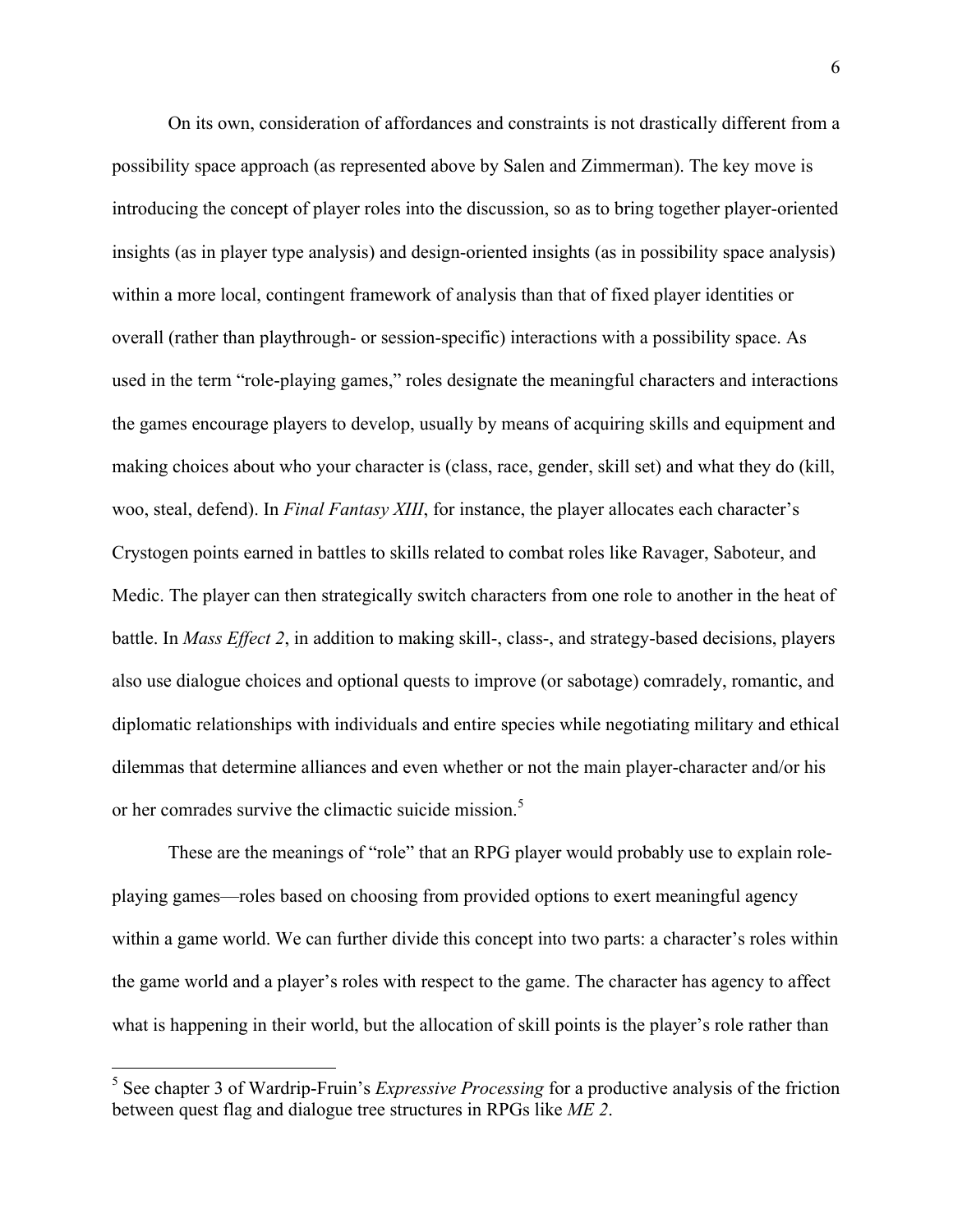something your average medieval rogue or space marine contends with. The player also decides how they want to play the game: what their role(s) as player will be. One way to talk about this is in terms of speedrunners and completionists, but in reality, these are often player roles adopted for certain playthroughs, rather than fixed player types; time spent in-game usually relates to the broader question of a player's goals and motivations for their involvement in a game or playthrough, but in single-player games (especially games of progression with endings), players often set different goals for different playthroughs or game sessions, and can adopt different player roles rather than adhering to a player type with absolute consistency across playthroughs, different games, and a gaming career. On the one hand, then, roles in video games have more to do with playstyles and player goals than with character races, classes, or duties; character roles are only one part of what constitutes player roles. On the other hand, player roles provide in many cases a more robust analytical concept than player types, because they suggest the plasticity of players, casting role adoption as an act, whereas player typing (at least in current usage) tends to suggest a more fixed identity.

I may play *Fallout 3* because I'm invested in the story, my character, inter-character relationships, exploring the post-apocalyptic game world, and/or working through the moral and ethical dilemmas the game presents. These goals relate to the game's story and world. I may play *Fallout 3* instead—or in addition—because I'm interested in the virtuosic challenge of a speedrun, completing special challenges (perhaps for Xbox or Steam Achievements or PS3 Trophies), exploring the boundaries of the game's programming by finding and exploiting technical glitches and odd affordances and constraints, and/or revising or 'modding' (modifying) the game's code with or without the developers' assistance and blessing. These goals relate to the game's nature as a computational program encouraging player performance. I can also play to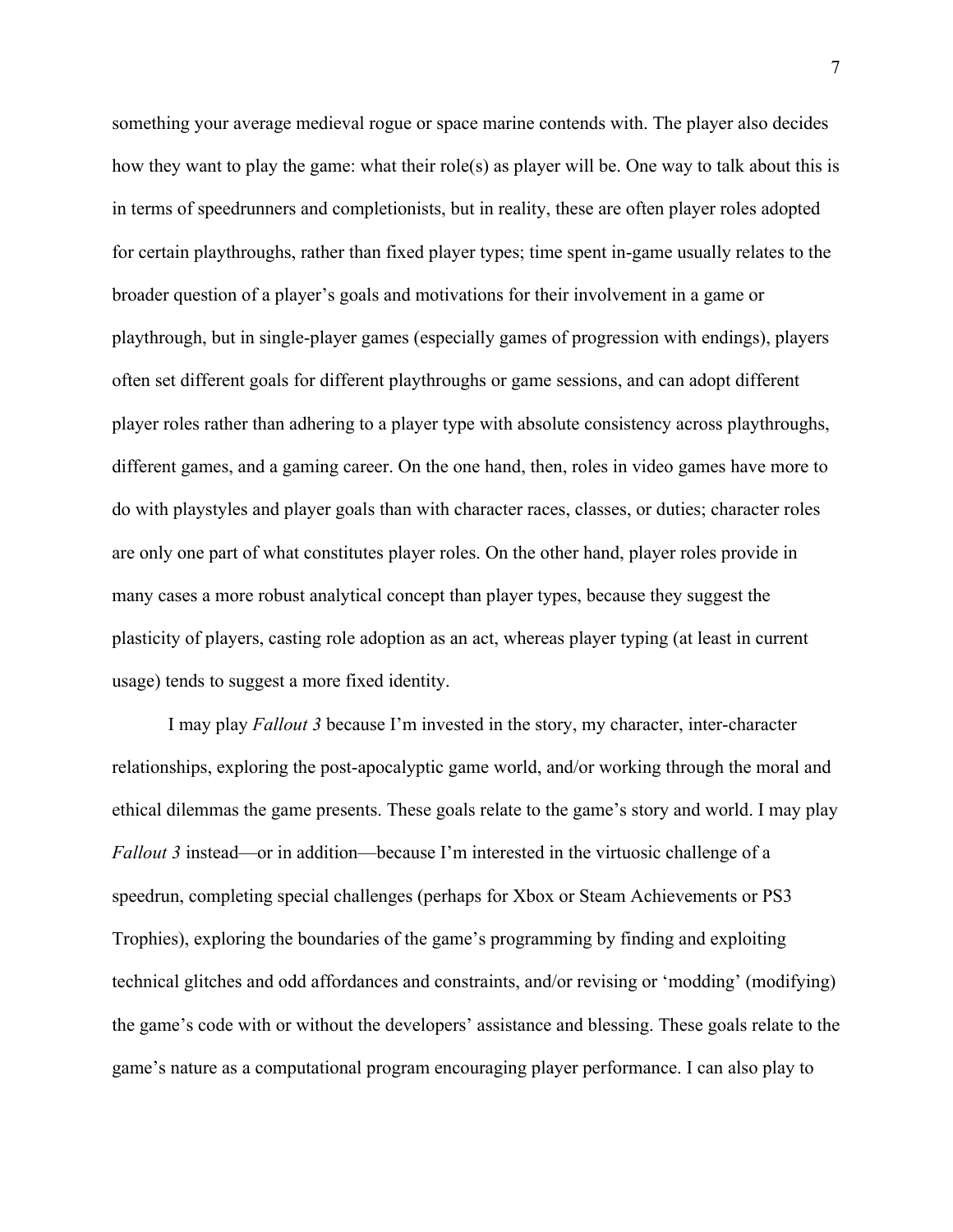socialize, either through a multiplayer mode or, in a single-player mode, by inviting friends over to socialize as we play one at a time or by discussing a game later in person or via web-based discussion boards, wikis, video-sharing sites, etc. Many of these roles align with Bartle's achievers, explorers, killers, and socializers, but the narrative-heavy goals are an uneasy fit (due to their relative absence in the multiplayer situations Bartle focuses on), and the others can be contingent (and as Bartle acknowledges, overlapping) roles rather than permanent player types.

Most players play with some combination of story/world, computational, performance, and social goals in mind, but this combination has as much to do with the game being played and the player's understanding of what is possible in the game as with the player's inherent "type" (though of course players tend to gravitate toward games that appeal to their preferred playstyles). In this fluid and contingent formulation of the player-game interaction, player roles add explanatory power to that of player types or possibility spaces. Possibility space analysis explains that no game can effectively serve all goals, because some are mutually antagonistic or even mutually exclusive, but this approach often undervalues player agency. An attempt by a game to be everything to every player tends to lead to a muddled or unfocused game experience, as Tom Bissell recognizes in his possibility space-oriented discussion of the open-world fantasy RPGs *Skyrim* and *Dark Souls*. Bissell argues that *Dark Souls* minimizes narrative because it correctly recognizes that the non-linear freedom of the open-world format is anathema to storydriven design: compelling built-in narrative, says Bissell, requires structure (and constraints) that an open world is intrinsically required to forego. *Skyrim*'s attempt to offer a great deal of "capital-S Storytelling" within its open-world format, on the other hand, leads to "dramaturgical incompetence" based on a failed understanding of how drama occurs/works ("One Night"). Bissell concludes that *Skyrim*, by trying to accommodate all RPG player interests, including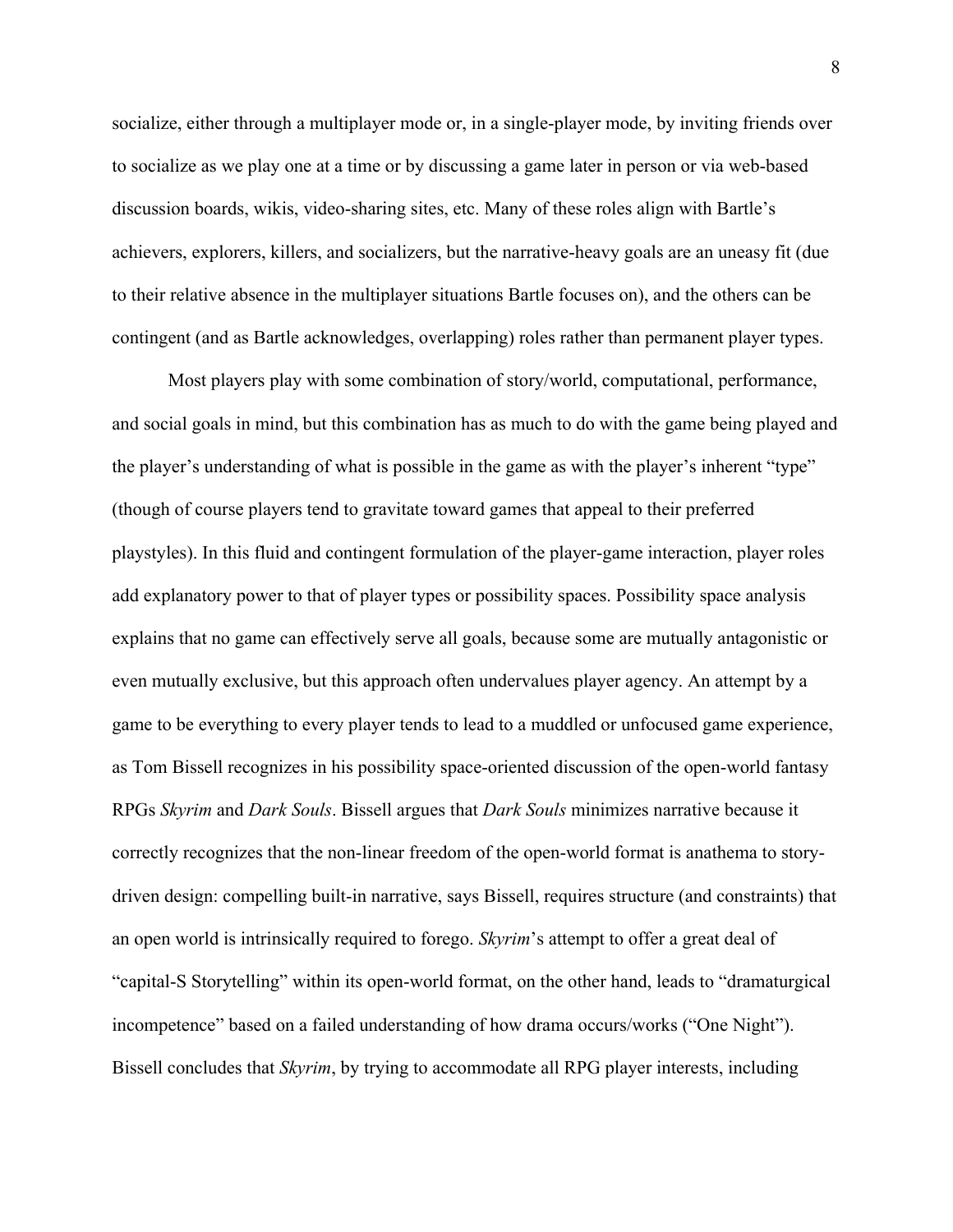narrative engagement, builds into its design an unnecessary and unproductive tension between open-world freedom and compelling scripted narrative.

Attention to player roles suggests another reading, however, by attending to player agency in narrative construction. The issue is not that open-world games can't *enable* in-depth narratives, but that they can't embed the majority of those narratives in the game's *script* or in a fixed linear plot progression. Successful open-world narration relies on the same foundations as successful tabletop role-playing narration: player input. Another Bissell piece, which relates his experiences with the open-world action-adventure game *Grand Theft Auto IV*, provides a useful example. Bissell explains that he "identified most with [player-character] Niko . . . not during the game's frequent cut scenes, which drop bombs of 'meaning' and 'narrative importance' with nuclear delicacy, but rather when I watched him move through the world of Liberty City and projected on to him my own guesses as to what he was thinking and feeling" ("Video Games"). Bissell isn't doing all of the narrative work here—he notes with admiration that his projection is heavily based on the "real pathos" Niko commands as a result of "how he looks and moves." Similarly, in *Skyrim*, Bissell is "greatly drawn to these incredible environments because the act of exploring them becomes uniquely my experience," spurring his call for minimally designed narration so that, as in *Dark Souls*, "[t]he primary vessels for storytelling [can be] the nonpareil environments and the player's experience within those environments" ("One Night").<sup>6</sup>

Reports of satisfying playthroughs of *Skyrim* share this emphasis on narrative experiences—and player roles—constructed by the player with the assistance of game environments and other design affordances that are more "vessels for storytelling" than storytellers themselves. Randy Yasenchak, a self-described "RPG junkie" with "years of playing

 $6$  For a more in-depth consideration of game space and narrative, see the work of Henry Jenkins, such as his essay, "Game Design as Narrative Architecture."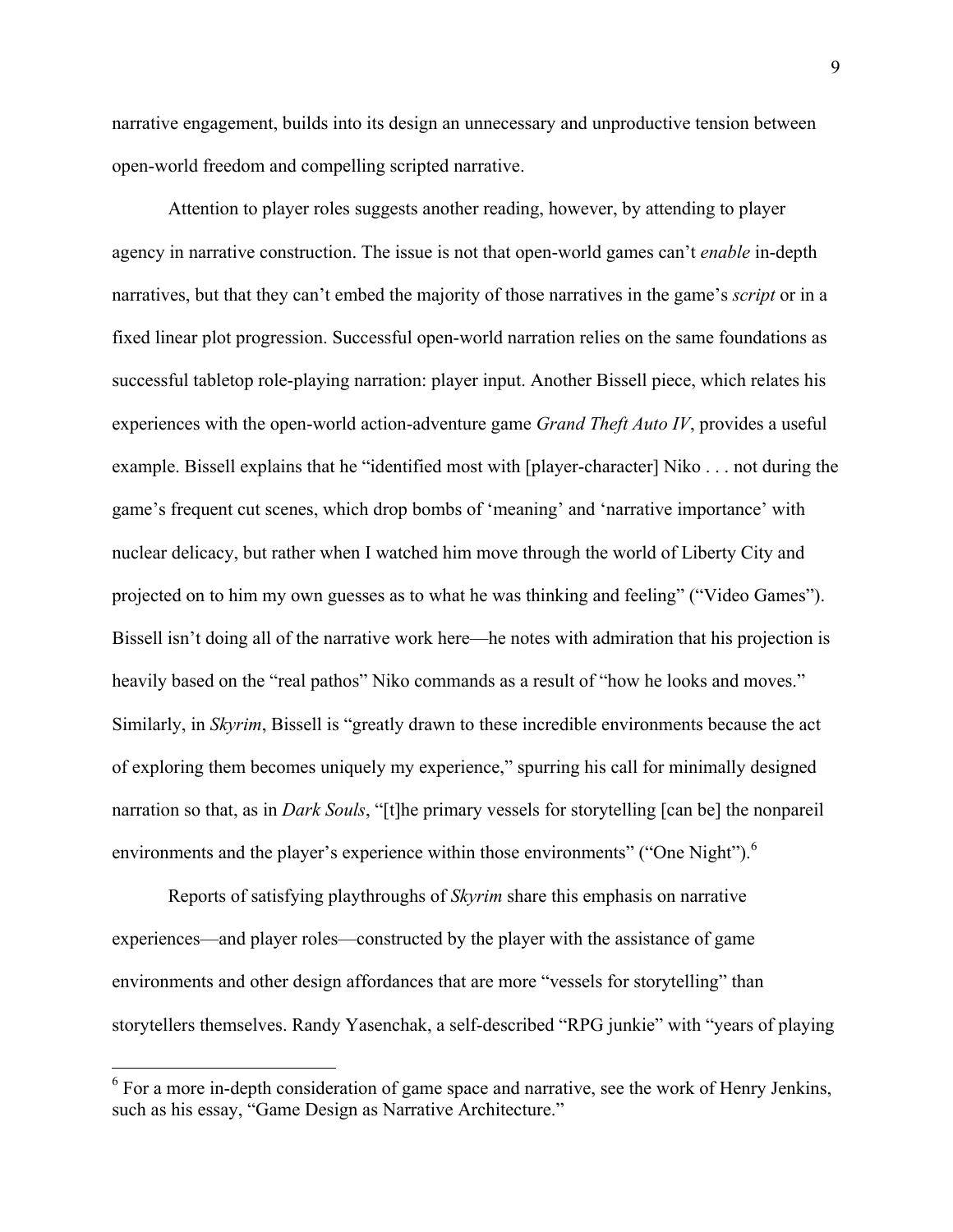*Elder Scrolls* games" under his belt, decided to try "a non-violent run of *The Elder Scrolls V: Skyrim*" where he would "get by with . . . sneaking, smooth talking, and good old fashioned conscientious objection to conflict" to see if it was possible ("A Solemn *Skyrim* Vow"; "Nonviolent *Skyrim* Playthrough"). Yasenchak used spells to calm down attackers, guided a civil war to a diplomatic solution, and, when the game absolutely required a death, manipulated nearby people and creatures into fighting for him. In this way, he completed the main storyline with only two direct kills: an undead creature guarding a crucial key and the end boss, Alduin.<sup>7</sup>

The interplay here between the player goal of exploratory conscientious objection and game constraints requiring combat is instructive. Simply calling Yasenchak an "explorer" in Bartle's terms doesn't tell us enough about Yasenchak's playthrough, as this particular exploration of the affordances and constraints of the game's possibility space involved a very specific, consciously adopted role (conscientious objector) central to Yasenchak's experience of the playthrough. Performing this role in the context of the main storyline revealed possibility space affordances about which Yasenchak—like many players, I suspect—was unaware. "I was completely shocked when the option to have a peace treaty popped up," says Yasenchak, "I never knew that was even possible" ("Non-violent *Skyrim Playthrough"*).<sup>8</sup> He also notes, "I didn't think dragons could get into the walled cities. I was wrong." On the other hand, the game

 $<sup>7</sup>$  In contrast, my own first, 120-hour-long playthrough of Skyrim as a relatively morally upright</sup> character entailed 1,353 direct kills (none of which the game counted as "murder," however). <sup>8</sup> The game's achievement/trophy system, in fact, rewards partisanship rather than peace brokering, as joining one side or the other unlocks the "Taking Sides" achievement and makes other partisan achievements available. Brokering peace—and pacifism more generally—leads to no achievements, unlike in *Deus Ex: Human Revolution*, a stealth action RPG which offers a major achievement (100 points, 10% of the game's total) or trophy (gold) called "Pacifist" for completing the game without directly killing anyone except for bosses whose deaths are required by scripted boss fights. *Deus Ex* thus explicitly affords and encourages a pacifist playthrough (aided by non-lethal weapons, combat techniques, and helpful level designs). But while it makes exceptions for required deaths to enable the "Pacifist" achievement, it still requires the player to kill at times—an interesting point of tension comparable to the required deaths in *Skyrim*.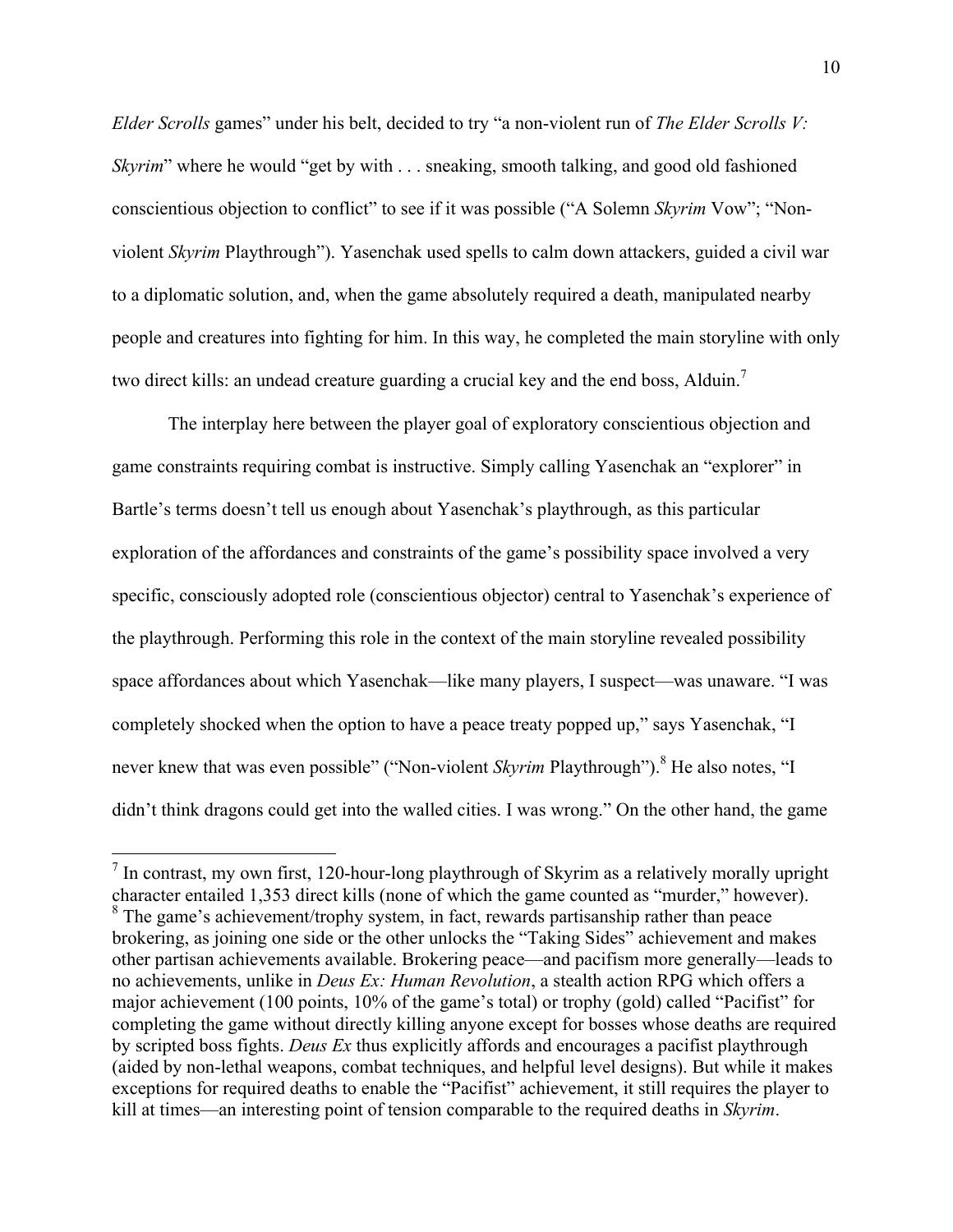does not fully support his desired playstyle, as the climactic encounter with Alduin reveals. Allies can bring Alduin's health to zero, but "[t]hat's when the game freezes. . . . he does not fight back, and the heroes don't press on their offensive. You're forced to deliver the final blow." Verisimilitude breaks down as an enemy with no health lives but ceases fighting, and allies who want it dead are unable to continue attacking it. Game constraints require the player-character to kill the end boss. A major aspect of Yasenchak's experience of this playthrough, then, would seem to be the tension between his desired playthrough-specific role and the affordances and constraints of the game's possibility space.

Game constraints force a conscientious objector playthrough into interesting contortions on the narrative level, too, and these contortions can best be understood in terms of player roles rather than player types (too general to address conscientious objection) or possibility space (which tends to focus on action availability rather than narratively consistent playthroughs). The conscientious objector's moral aversion to directly taking life can be generally upheld, but only by adopting the questionable ethics of putting many other people into danger, as by luring a dragon into a walled town where it wreaks murderous havoc before being killed instead of killing it one-on-one in the countryside. Yasenchak's character kills only twice, but the overall body count is considerably higher than it would have been if he had attacked all necessary foes directly instead of involving others in the conflict. This player role creates an interesting narrative conflict pitting morals against ethics, and while this narrative and role are enabled by the affordances and constraints of *Skyrim*'s possibility space, they were surely not at the forefront of developer Bethesda's visions of (or advertising for) the game. In online comments about the non-violent playthrough, Yasenchak and readers discuss the viability of playing as a lumberjack, miner/smith, or alchemist, indicating more of the character (and by extension,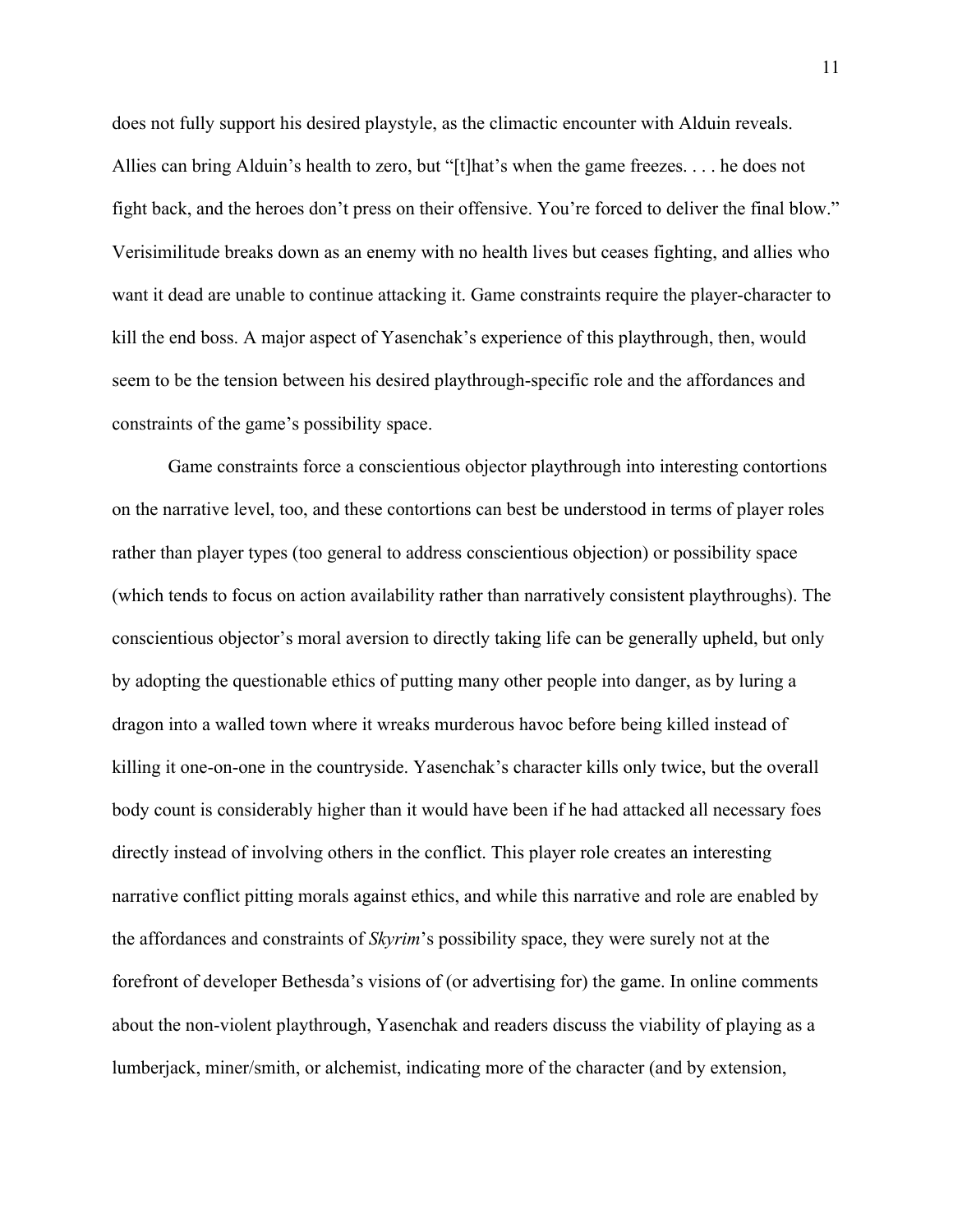player) roles afforded—but not fully structured—by the game design that draws players to this RPG.

Affording players enough breadth of opportunities to devise player-character identities and narratives is part of what has kept Bethesda's *Elder Scrolls* series commercially and critically successful. Yet with *Skyrim* (and to various extents with previous entries in the series), Bethesda went a step further by embracing modding, or player modification of *Skyrim* at the level of code to revise the game's affordances and constraints. In a podcast about Bethesda's support for *Skyrim* modding, senior designer Joel Burgess notes that even with earlier games, Bethesda was "always thinking about the modders when we design the tools," but with *Skyrim*, they expanded the explicit support offered to modders, providing not only a Skyrim Creation Kit (the programming toolkit Bethesda used to develop the game, similar to toolkits provided for earlier entries) but also support through a Workshop on Steam, the software-based online distribution and communication platform for games, mods, and other media developed by Valve. Burgess and Valve's Dave Sawyer note that modders have (as of the March 2012 podcast) made over 5,000 mods available through the Steam Workshop and players have made over 5,000,000 subscriptions to *Skyrim* mods. They interpret player demand for mod experiences as an indication not that the original game (known in the mod community as "Skyrim Vanilla") is bad, but that modding is considered part of the game experience—an additional reason (and way) to play. For Yasenchak, *Skyrim*'s support of modding makes it even more fully a part of the game, since "[t]he Workshop makes mods accessible to PC gamers who, up until now, were afraid to tinker with their game files" because the process used to be harder and riskier ("Elder-Geek's Favorite *Skyrim* Mods"). Bethesda's support for modding demonstrates that for them, as for

12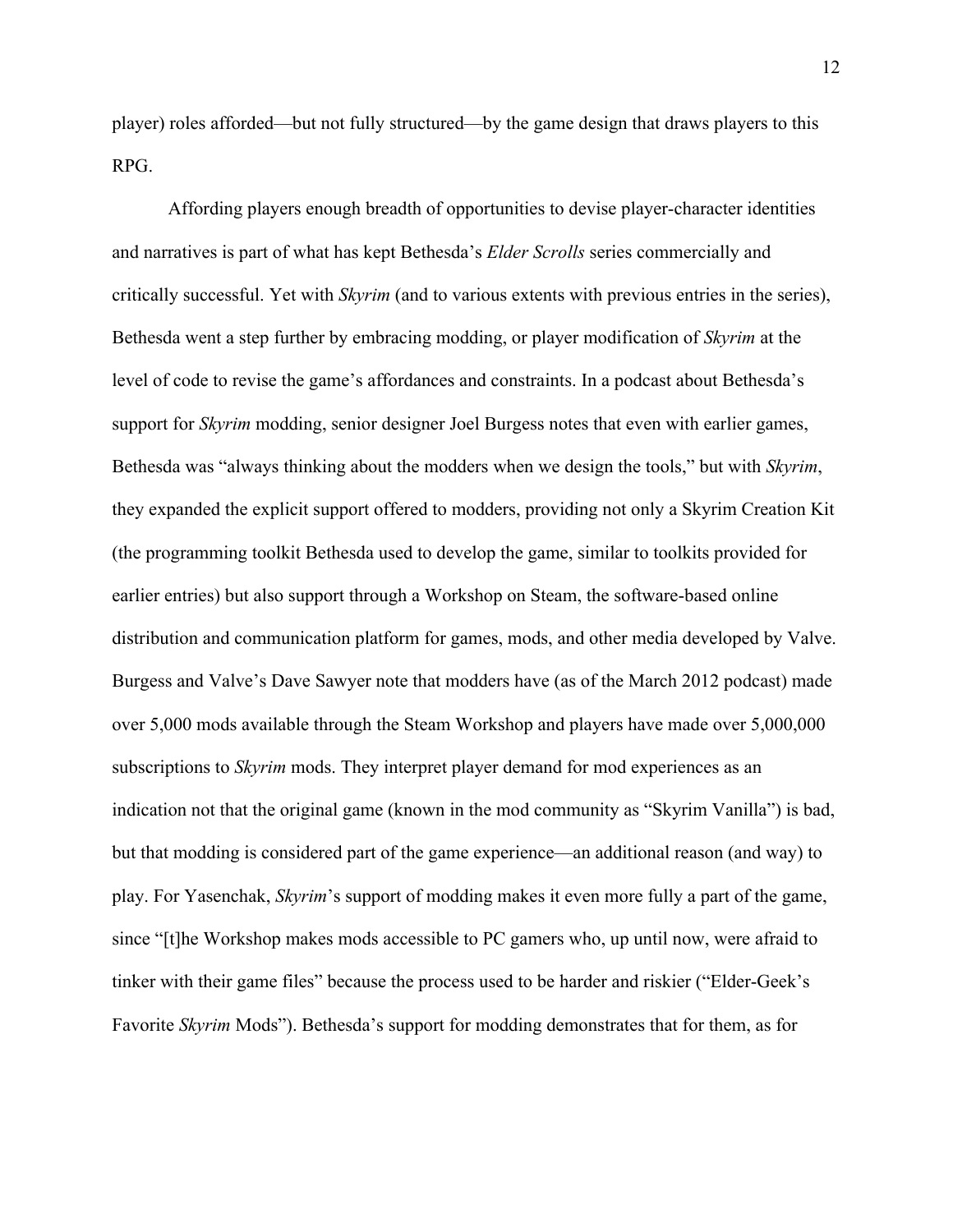many of their players, modder and mod user are important player roles (or role categories) that draw players to a particular game.

Modding is another concept not fully explored by either player types or possibility spaces. In *Skyrim*'s single-player environment, modding could be undertaken by achievers, explorers, or (since mods are widely shared and discussed) socializers, and so cuts across player types. Modder could arguably constitute its own type, but I think it more likely that it is a role players take on in some of their engagements with a game, one that overlaps with other roles in some playthroughs and game experiences. Similarly, modding challenges concepts of possibility space, in that it involves players changing the possibility space of a game after its release.<sup>9</sup> As a game's possibility spaces become fluid and multiple, understanding a player's roles in relation to a given possibility space or set of spaces is key; when possibility spaces are alterable, players' modifications to those spaces and reasons for the modifications are as important as the spaces themselves. Some modifications change gameplay (e.g., adding a rule or making a spell more powerful), some affect appearances, and others affect characters or places narratively or spatially. Even within, for example, the category of cosmetic modifications, this can be done for humorous purposes (re-animating a Dragon Shout attack as a fart in *Skyrim*) or to enhance traditional narrative role-playing by altering the look of a suit of armor to display a political alignment. The creation of such modifications is associated with modder roles, but the use of these modifications by other players might be motivated by or incorporated within a wide variety of roles that players wish to take on within a game, playthrough, or session.

 $9<sup>9</sup>$  Marie-Laure Ryan use the concept of meta-interactivity to distinguish between code-modding (meta-interactive) and using in-game construction tools like modules for creating buildings in *The Sims* or map-editing tools provided within the first-person shooter *Far Cry 2* (not metainteractive) (59). I argue that the release of creation kits for code-level modding blurs this distinction, however.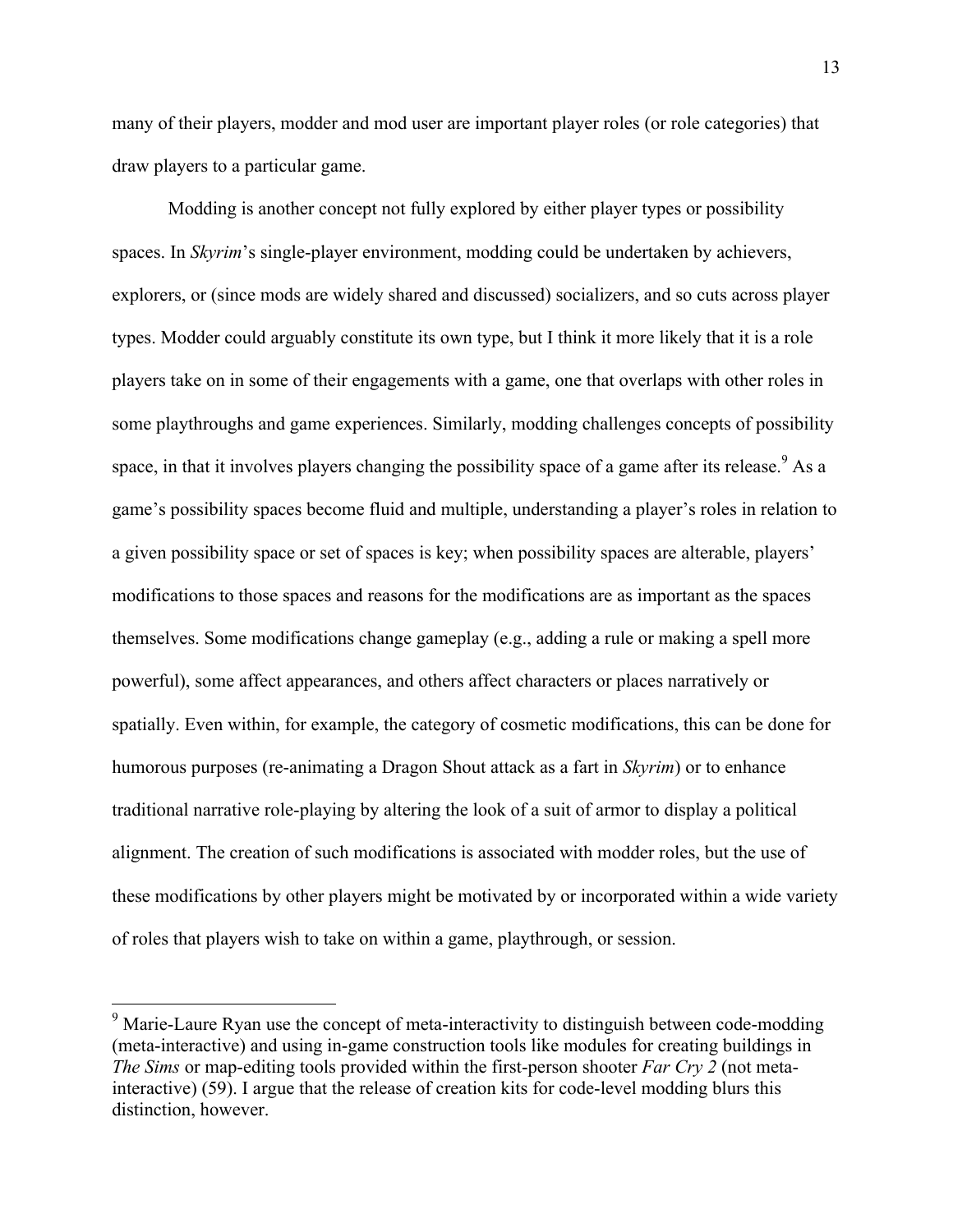At the opposite end of the RPG spectrum from *Skyrim*'s open world, mod support, and do-what-you-want-when-you-want sandbox-style play is the Japanese RPG (JRPG) tradition. JRPGs conventionally emphasize a linear storyline, offering cinematic narrative development and a tighter focus on strategic role customization and extensive combat opportunities instead of choices relating to morals, ethics, relationships, and narrative-altering decisions.10 *Final Fantasy XIII* is an extreme example of the JRPG, with the first ten (of thirteen) chapters forgoing any open-world opportunities in favor of a linear path featuring combat, strategic skill and equipment customization, and frequent cinematic cutscenes developing the story and fixed character relationships. There is no way in which the central protagonist, Lightning, could be played as a pacifist; the game disallows this within minutes of the player taking control. Lightning has exactly six strategic roles she can take on, but the equipment and skill options within those roles and character constraints provide significant strategic variety that, along with the mixing and matching of characters and roles within battle situations, undergird much of the popular and critical appeal of the game. Customizable battle and uncustomizable narrative thus represent the key affordances and constraints of this RPG's possibility space. Player choice is constrained to the realm of combat strategy and combat-oriented character development, excluding the possibility of players and designers cooperatively constructing characters and narratives, in order to afford a fully designed narrative and an experience with a less overwhelming array of choices.

Having demonstrated that within the single-player RPG genre, players can attempt and adopt a wide variety of roles, I suggest that, viewed from a designed possibility space perspective, these roles can be usefully divided into three categories (though the distinctions between these categories are not absolute). There are *designed roles* dictated or strongly

 $10$  Wardrip-Fruin suggests that the more cinematic design of JRPGs may result from the lesser influence of tabletop RPG culture in Japan during the early videogame RPG era (45).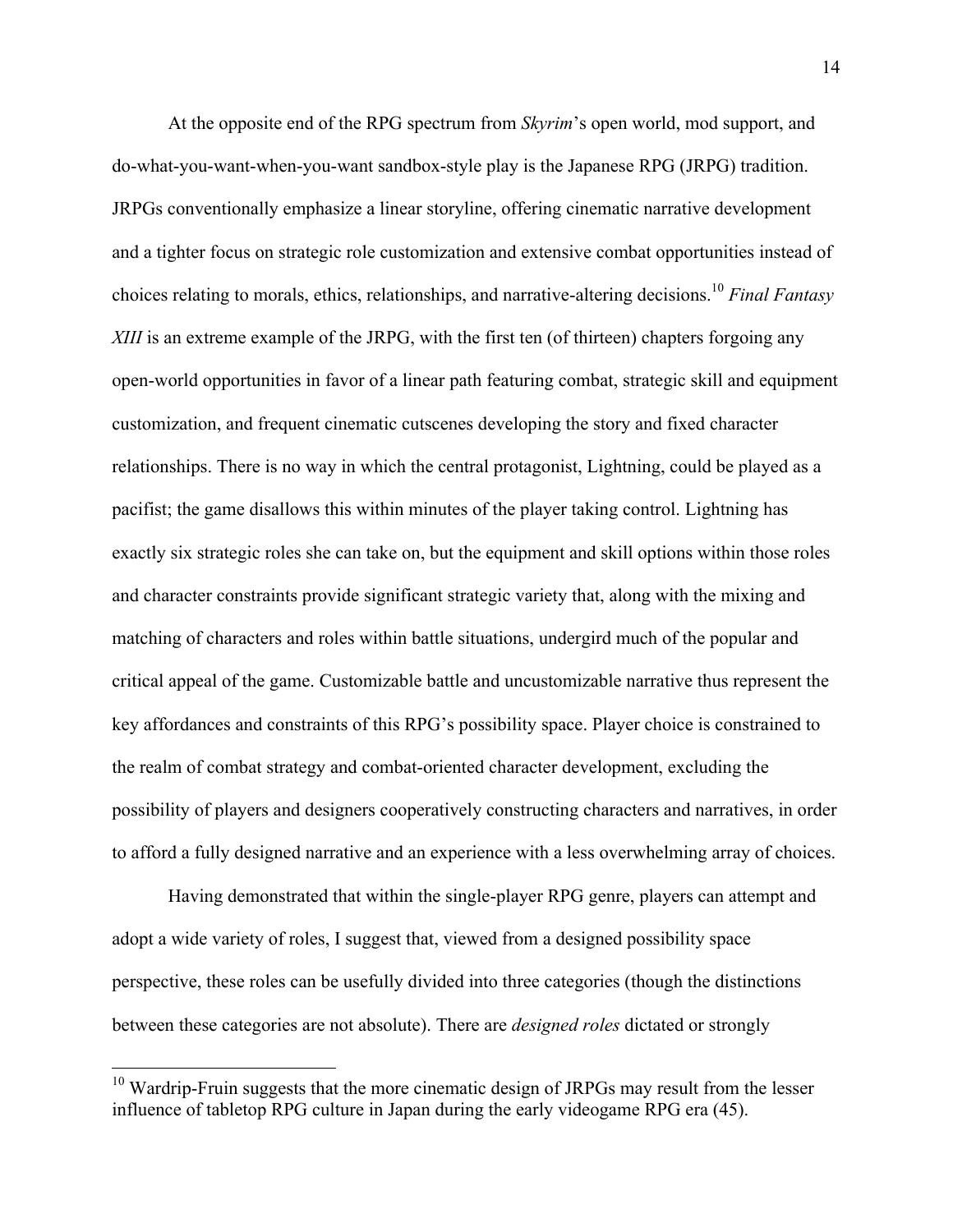encouraged by the game design, such as a Lightning with strategically customized combat skills or a player of *Deus Ex: Human Revolution* who kills only bosses and wins the "Pacifist" trophy. There are *afforded roles* in harmony with affordances of the possibility space but not fully realized (or even particularly encouraged or demanded) by the game design. In *Skyrim*, afforded roles would include that of an ethical character seeking to minimize violence; a character working within 'realistic' self-restrictions like the need for sleep and food, no Heads Up Display, and an inability to swim while wearing armor (all suggestions from the "Skyrim 'Hardcore' Playstyle" thread on the *Skyrim Forums*); and a player modding the game in accordance with the developers' vision but in ways they did not attempt to predict. Finally, there are *constrained roles* that go against the grain of the designed affordances and constraints or exploit glitches in them, such as, in *Skyrim*, that of a conscientious objector (constrained by the necessity of dealing the death blow to Alduin) or a powerful character built in part outside of intended game affordances by exploiting a glitch that allows a player-character to level up a skill quickly and without risk by endlessly (and unrealistically) attacking the non-player character (NPC), Hadvar, without killing him or incurring any negative consequences.

Designed, afforded, and constrained roles are categories with blurry borders. For one thing, distinguishing between them relies on identifying the authors' and/or designers' intentions, which is notoriously difficult to establish because they are often multiple and self-contradictory (especially in a collaboration) and arguably irrelevant. For another, the line between what is afforded and what is constrained is debatable—if a glitch is present, isn't a playstyle exploiting it by making use of an affordance rather than bulldozing over a constraint? The answer depends on whether the definition of affordances is tied to intention or not. Despite conceptual border tensions like these, I think these categories offer a valuable starting point for analyzing the roles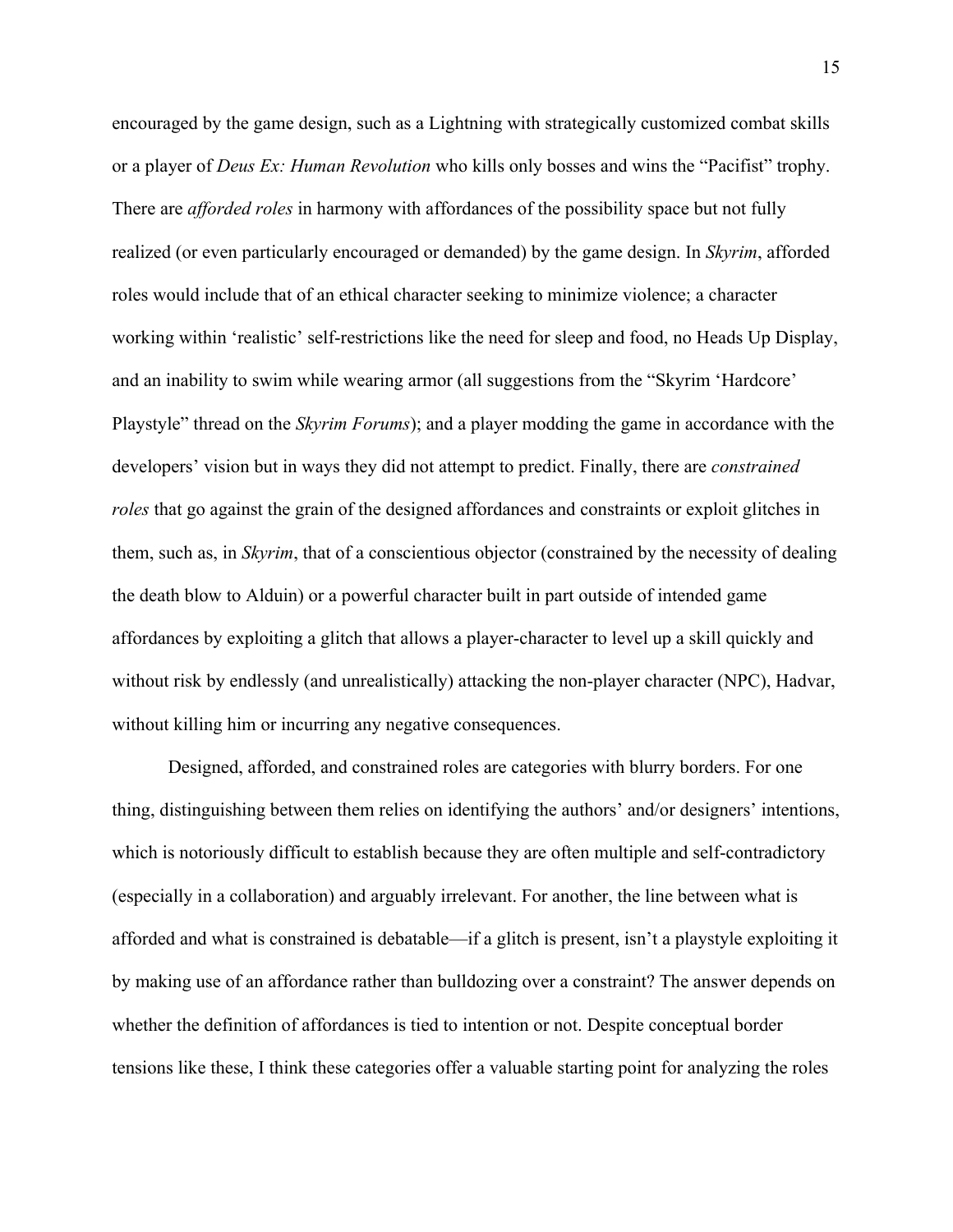that players adopt as players, not just those they choose for their characters, as well as for considering from a design perspective the player and character roles that designers intend (or emphasize), afford, and constrain. The roles identified by this approach exist along a spectrum from character-based roles (savior of the world, red mage, pacifist) to player roles (boundary tester who finds and exploits glitches, virtuoso who achieves X better/quicker than any other player, pacifist, dabbler in various modifications), with many roles or role sets—such as pacifist—having both character- and player-oriented aspects.<sup>11</sup>

Open-world RPGs emphasizing exploration and non-linear progression aren't the only games designed to afford players a variety of experiences and roles. Story-driven games can offer a different kind of variety by letting player decisions direct character personalities, interpersonal relationships, and the fate of game worlds. Probably the highest profile recent example of RPG design aimed at narrative variety is BioWare's *Mass Effect* trilogy, wherein player-character Commander Shepherd attempts to save the galaxy from a race of malevolent artificial intelligences and their allies. Over the course of the series, the player's decisions help determine Shepherd's moral paradigm (on a spectrum from Paragon to Renegade) and romantic involvement(s), the survival of his/her allies (and, in *ME 2*, of Shepherd her/himself), and the political balance among and survival of the sentient species of the galaxy. Due to the nature of the game's design, there are few afforded narrative roles aside from the designed roles (the latter

<sup>&</sup>lt;sup>11</sup> The roles designed, afforded, and constrained by a game are a significant part of what Ian Bogost calls a game's procedural rhetoric: "the art of persuasion through rule-based representations and interactions rather than the spoken word, writing, images, or moving pictures" (ix). A game's role affordances and constraints partially constitute an argument made by the game's procedures and programming as a whole about (among other things) what kinds of actions and roles are significant and what kinds are optional, irrelevant, or excludable because undesirable. The procedural rhetoric of a game's role affordance also makes an argument about *how much* choice is desirable, with JRPGs arguing that too much choice or certain kinds of choices can be undesirable sometimes and open-world RPGs like *Skyrim* arguing that more player freedom is more desirable.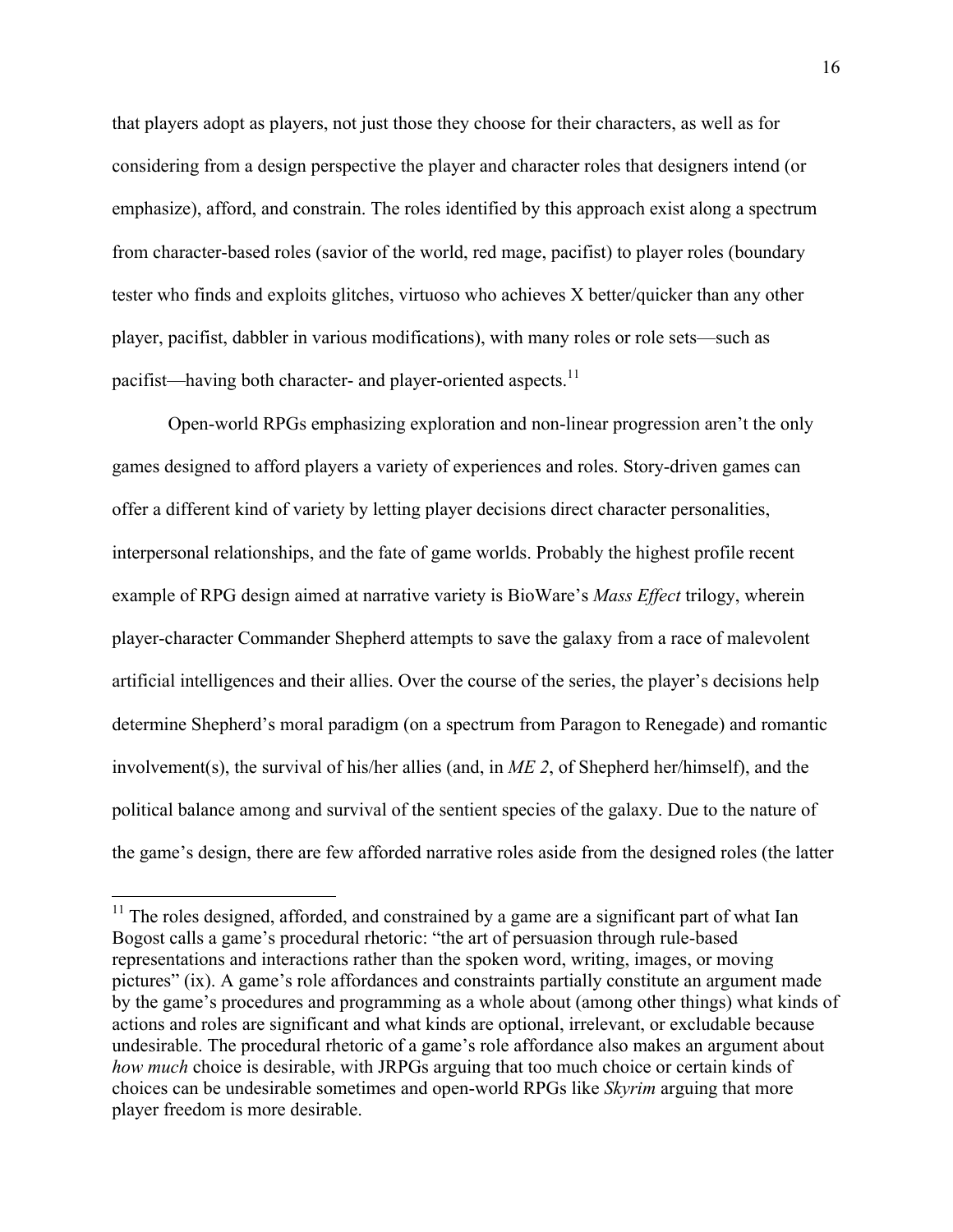always being a subset of the former), and constrained narrative roles are difficult to achieve without modding.

If it hadn't already been clear from sales figures that meaningful narrative choice and the associated role of configurative narrative co-author were central to *Mass Effect*'s popularity, it became so shortly after the finale's release in March 2012. When players began reaching the ending(s) of *Mass Effect 3*, an outcry arose that the endings neither provided enough closure for the many plot strands players had made decisions about nor differed meaningfully enough as a result of player decisions throughout the trilogy.<sup>12</sup> In other words, many players felt that the variety of character roles and the significance of the player role as configurative narrative coauthor promised and afforded by the first two games were severely constrained by the third game. Within days after the game's release, fans calling on BioWare to revise, replace, and/or extend the available endings had started petitions across social media as well as a "Retake Mass Effect" ChipIn fund collecting donations for charity that raised over \$80,000. The campaign worked. In early April, BioWare announced through a press release and an explanation by employee Derek Larke on the BioWare blog site that a free Extended Cut DLC (downloadable content) would "provide additional clarity and closure to *Mass Effect* 3" to respect the wishes of "some fans who would like more closure." Released on June 26, 2012, the Extended Cut

<sup>&</sup>lt;sup>12</sup> At the end of *Mass Effect 3*, Commander Shepherd is given a choice of how to deal with the Reaper (genocidal AI) threat, with his/her available options constrained by how big of an army s/he was able to muster—a factor itself partially determined by a wide array of tactical, strategic, political, and interpersonal choices made throughout the course of the trilogy. These choices all boil down to a score, in the end, and the higher the score, the more options available to Shepherd at the climax, with a total of three possibilities originally available (destroy the Reapers, control the Reapers, or synthesize biological and synthetic species). Stemming largely from this bottleneck in the possibility space that reduces all earlier decisions into three paths, player dissatisfaction may also have sprung from narrative critique that this choice is offered by a suddenly revealed and only hastily explained new (but apparently central) character, significantly changing the narrative without providing background information consistent with the importance of this character to the game's conclusion and overall story arc.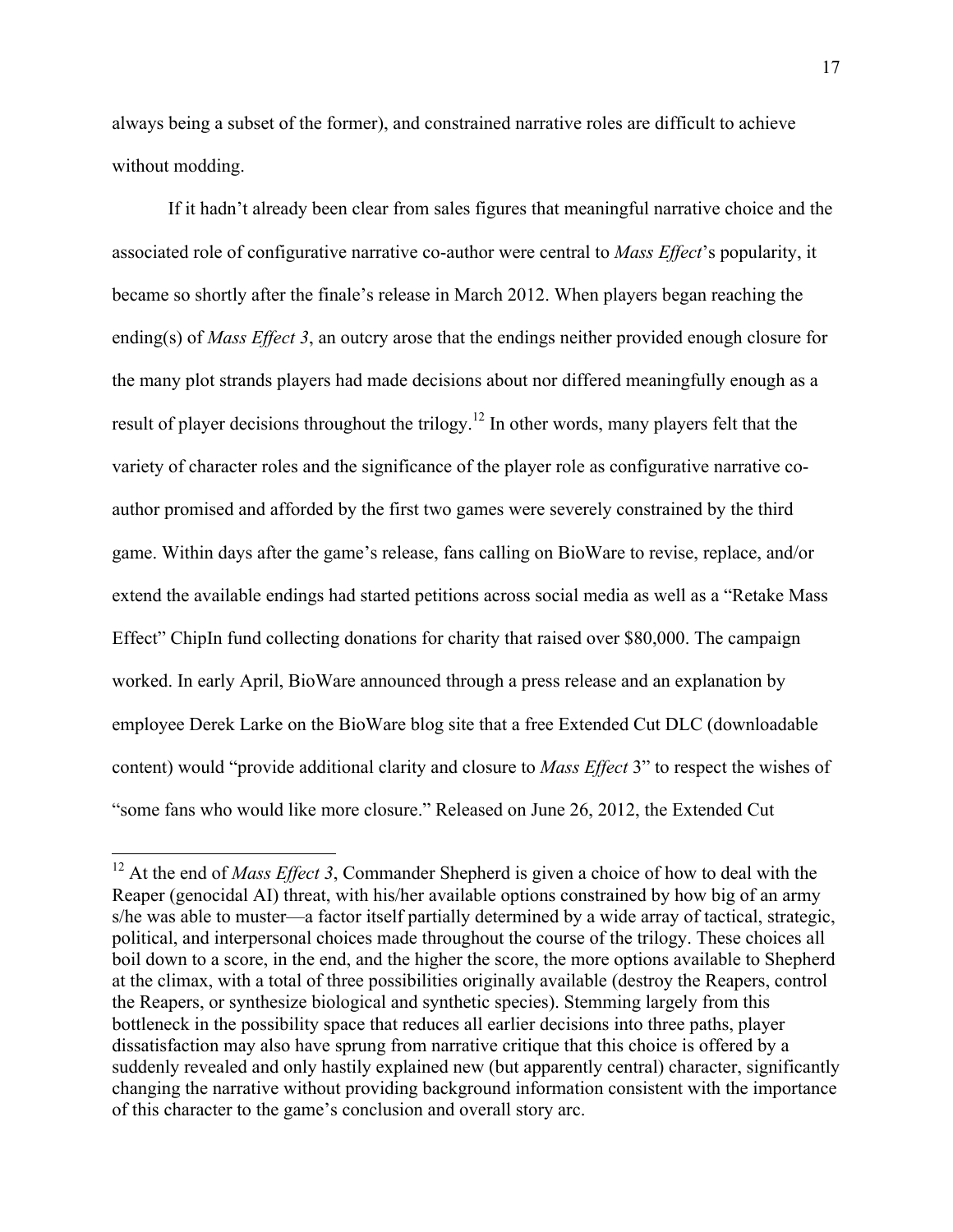modified the three original endings by providing new voiceover narration explaining the narrative denouement and new scenes showing the specific results of several of the player's/Shepherd's major choices. In addition, it offered a new, fourth ending, in which Shepherd can refuse the three choices offered—but this rejection of the original choices leads to the success of the AI's genocide of biological life and a continuation of the cycle of genocide one more time (the epilogue indicates that the cycle is finally broken 50,000 years later).

This controversy put a spotlight on the demand for designed diversity of experience from a large number of fans who felt that the designs of the first two games implied more significant diversity (and clarity) of endings for the trilogy than *Mass Effect 3* delivered. It is also an example of a fluid and unusual design process in which fan reactions successfully affect the design of a game's ending *after* its release. Though a post-release alteration on this scale is unlikely to happen again anytime soon, it clearly demonstrates that RPG designers today are attending and responding to player desires for meaningful and extensive designed narrative agency in games. More relevant to this essay, it also indicates that a significant portion of RPG players feel that their roles as players were too constrained by the original possibility space. The controversy, after all, was less about any one ending being unsatisfactory and more about the lack of variety among endings with regard to previous player decisions; it was an outcry about a perceived incongruity between player actions and the results of those actions at least as much as about the implications within the fictional world of the game. Though up to this point, a possibility space analysis could account for most of what I've said about *Mass Effect 3*, an analysis in terms of player roles has one crucial point to add. The example of *ME 3* highlights a particular danger of games whose possibility spaces are confined largely to designed roles: when there are few afforded or constrained roles available to placate fans dissatisfied by the designed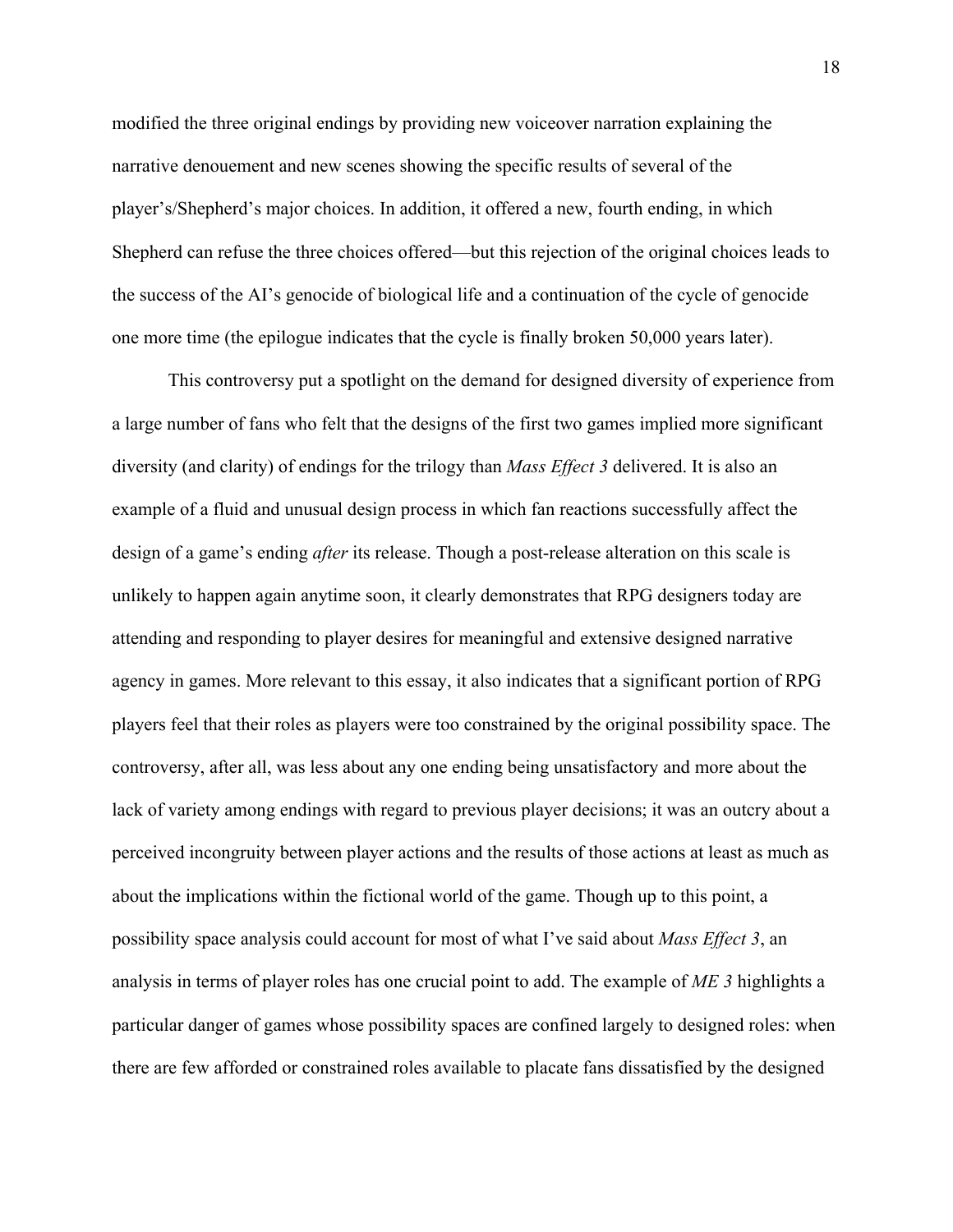roles (in general or within a subcategory like narrative roles), satisfaction or dissatisfaction with the game experience is likely to be more extreme, because there are fewer ways for players to amuse themselves if the designed roles fall flat.

Ironically, this controversy over *lack* of agency in *Mass Effect 3*'s ending overshadowed an earlier debate over what some saw as *too much* agency afforded to the player at the very beginning of the game. In an unusual move, *Mass Effect 3* opens with a screen inviting the player to "Select the type of experience you would like to have." The screen presents three modes (also describable in terms of roles or possibility spaces): Action, Role Playing, and Story. Role Playing offers the traditional playstyle where players engage in combat and strategic character customization as well as story-oriented decision-making. Action mode disallows most story decisions in favor of a fixed storyline (like most JRPGs) and (unlike JRPGs but like action games) also disallows strategic character customization, to accommodate players seeking exciting combat and a story they don't have to guide. Story mode offers fighting so easy that death in combat is essentially impossible, for players wishing to minimize the extent to which combat sequences (and deaths/restarts) slow down the interactive storytelling experience.<sup>13</sup>

When fans learned that these three modes would be offered, a debate sprang up immediately with some fans arguing that anything but Role Playing Mode was not "real" gaming (or at least not real *Mass Effect*/RPG gaming) and others defending the design decision to give players options by, in effect, creating a possibility space for the game that involved choosing a

<sup>&</sup>lt;sup>13</sup> In addition to letting players experience the story with fewer delays, removing the death/restart dynamic from gameplay addresses one of Juul's primary examples of friction between game rules and game fictions. "The lack of coherence in some game worlds appears to originate in games being rule-based," Juul argues, giving the example of extra lives, which are easily explained in terms of rules but only with extreme difficulty in terms of game fictions or narratives (195). *Mass Effect 3*'s Story Mode provides an experience (and a role) edging away from the category of "game" (and player) and closer to the (hotly debated) category of "interactive fiction" or "interactive storytelling" (and storyteller).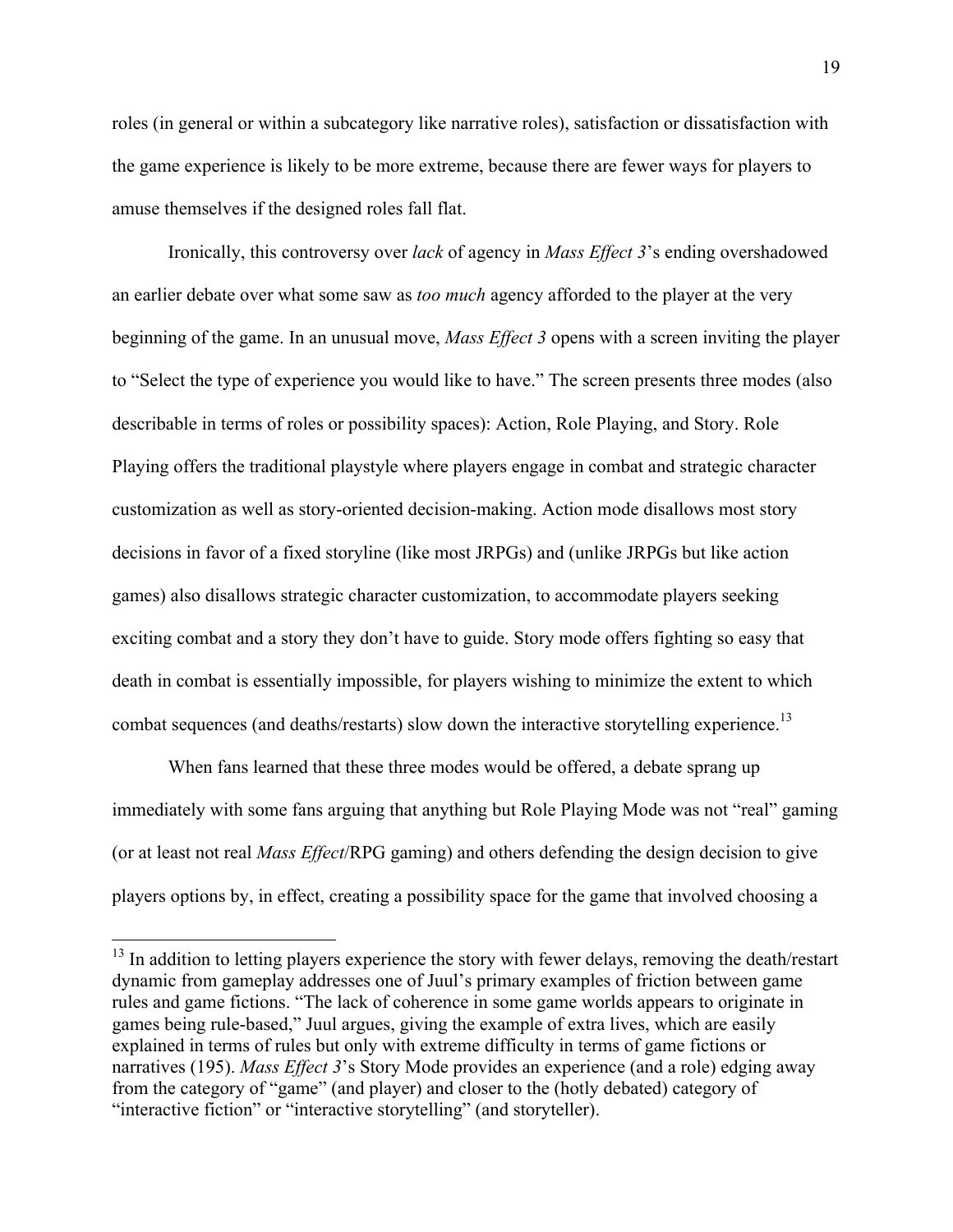different embedded possibility space and set of roles for each playthrough (though the game allows players to change among modes at any point). The most interesting argument against the mode options held that by dedicating part of the design process to enabling additional modes, BioWare was reducing the amount of attention spent on the 'core' Role Playing design and experience or constraining their creative options with the game to those that could work with all three modes. Partisans argued that this meant BioWare was more concerned with creating a game with wide appeal to a large audience, by providing something for everybody, than with creating a game with deep appeal to a core RPG audience, by focusing on adding design features (including more variation in the endings) that core RPG gamers would enjoy. Whether correct or not, this argument thus applies a corollary of the insight that some affordances exclude others, by maintaining that a feature added equals another feature that will never be realized due to resource constraints on the design process (though it ignores the fact that 'adding' the feature of streamlining story or action elements of the game is in fact more of a subtraction than an addition and is thus unlikely to be a resource-intensive part of the design process).

The three modes of *Mass Effect 3* can be productively discussed in terms of possibility space, but because they represent a design choice to give players control over the nature of a playthrough or session's possibility space, it also suggests the need to think about player roles – what kinds of player and character experiences the player chooses to engage in a given interaction with the game. In this analysis of *ME 3,* role analysis complements rather than replaces possibility space and player type analyses. The overall possibility space of *ME 3*—that of an RPG where players can make narrative, strategic, and tactical choices while choosing available missions from a world (or galaxy) map—is similar to that of *ME 1* and *ME 2*. The addition of Action and Story modes, however, offers the player of *ME 3* optional reduced roles in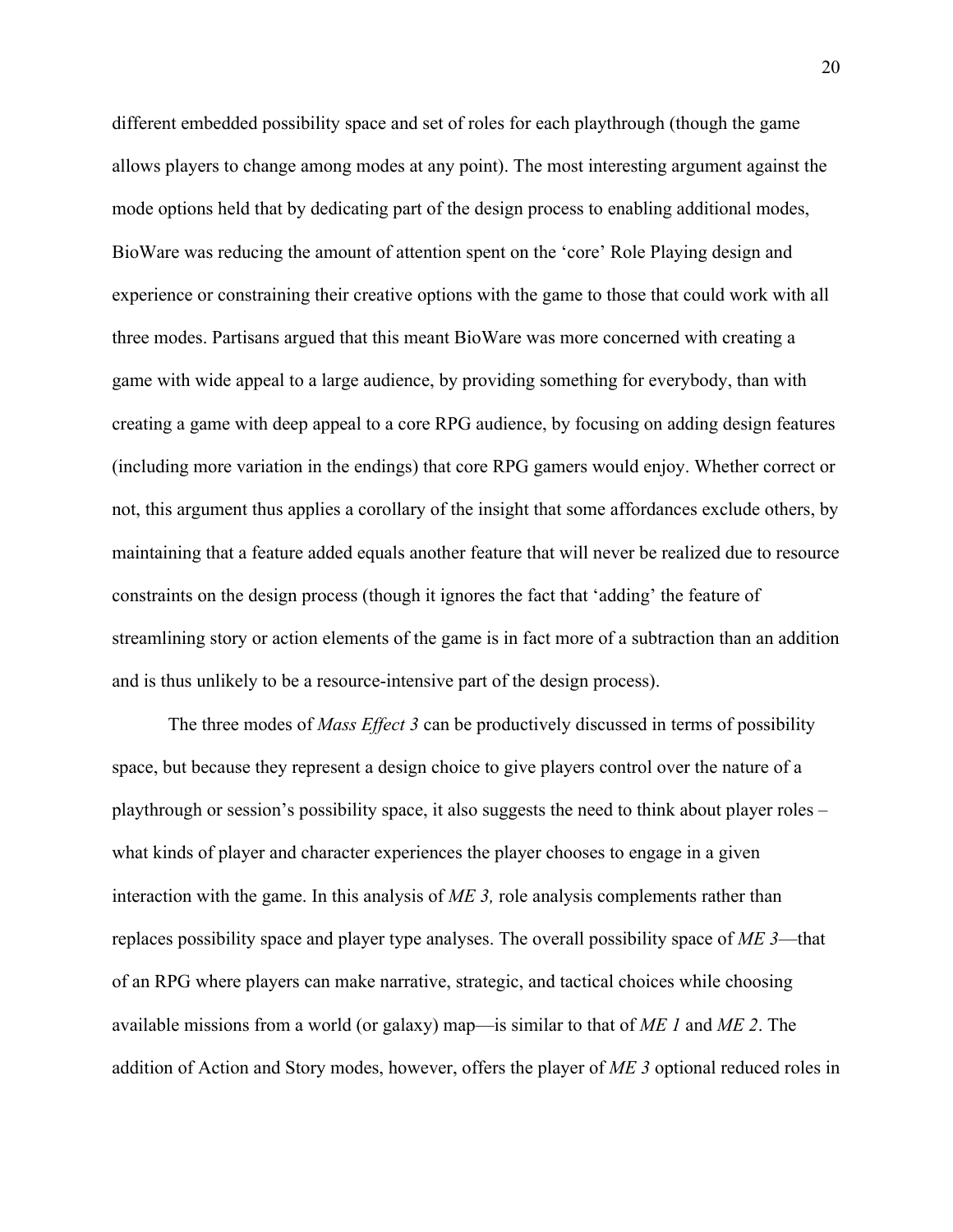navigating that possibility space, roles that can be adopted or altered according to a fluid dynamic more easily described in terms of player roles than player types or possibility space.

*Skyrim* and *Mass Effect 3* offer a good snapshot of the ways in which modern RPGs are expanding the range of player roles enabled by the designed affordances and constraints that delineate games' possibility spaces, while *Final Fantasy XIII* and other JRPGs continue to innovate by refining conventional affordances and constraints rather than expanding the range of available roles. In today's RPGs, possibility spaces include open worlds accommodating different characters and journeys, configurable game narratives, games with a genre/mode-select screen, and game spaces alterable through modding. Within this range of possibility spaces, players negotiate the enactment of designed, afforded, and constrained roles, not simply according to fixed player types, but on a contingent, playthrough- or session-specific basis. Game designers take these concepts of possibility spaces and possible roles into account, and the resulting combinations of spaces and available roles (not just available actions) are key to the reception of games and individual game experiences.

Adding player role analysis to player type and possibility space analyses allows us to better understand the arrays of possibility spaces and possible roles manifested and enabled by modern RPGs. An approach based on player roles provides the flexibility of being able to analyze game experiences on a more detailed scale than that of a presumably static, long-term identity (a player's type) or media object (a game). It also integrates player type analysis's attention to players and possibility space analysis's attention to games as objects by considering the ways players can and do engage the possibility spaces of games in a given session, playthrough, or overall individual or community engagement with a game. As we've seen, player roles help us articulate some central concerns driving the design of and player encounters with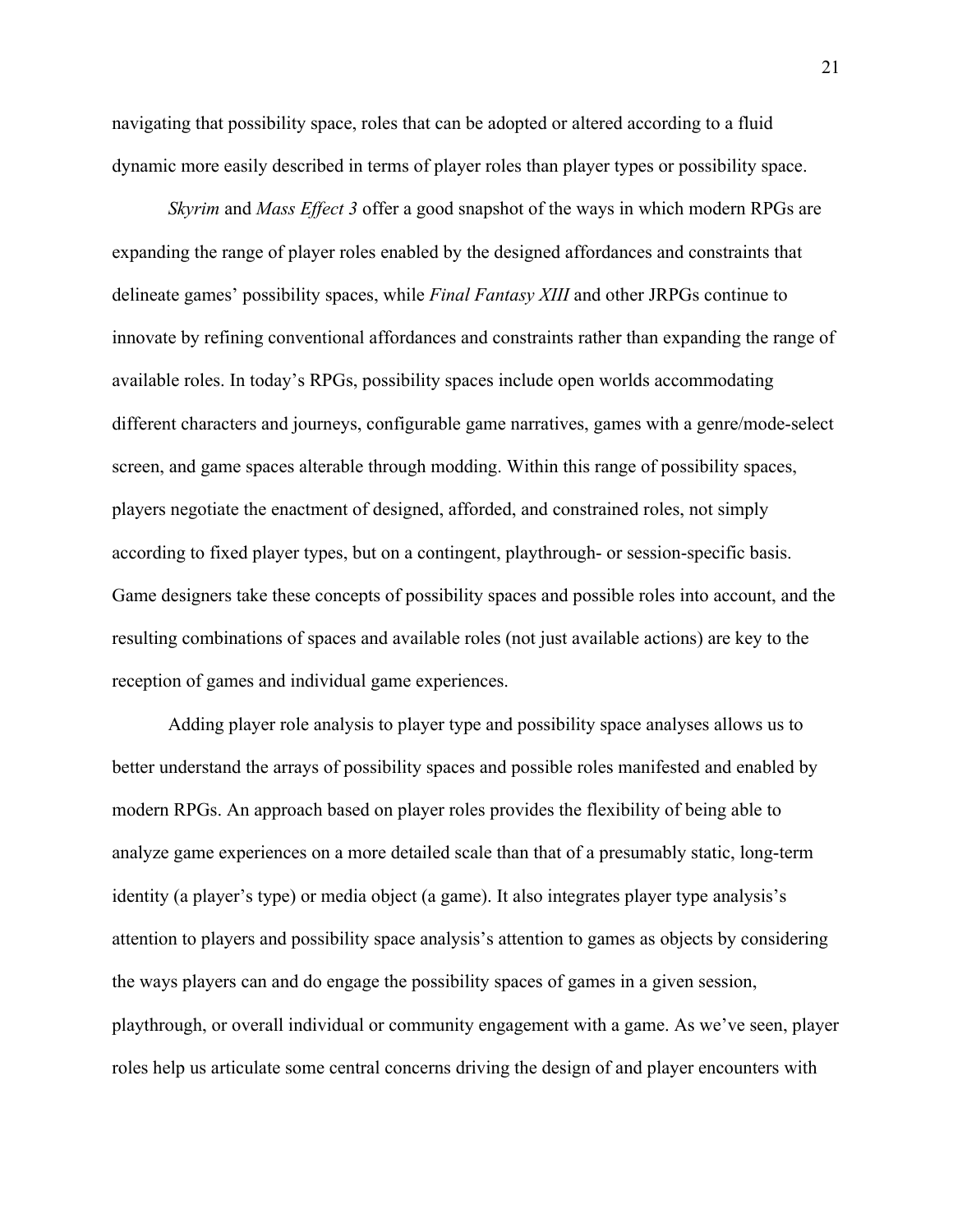today's single-player RPGs. Player types, possibility spaces, and designed, afforded, and constrained player roles are interrelated, and we will understand games better when we investigate the nature of those interactions.

I have used single-player RPGs as my test case, but player and character roles are available with varying degrees of prominence and transparency in all games, including multiplayer games and other single-player genres (and in the many games offering both singleand multiplayer modes, such as *ME 3*). In fact, understanding the dynamics of role affordance and role adoption may help develop our understanding of genre in video games (which games or genres limit players most strictly to designed roles?) or of other ongoing critical issues in game studies. For instance, Bissell's argument that the first-person shooter (FPS) *Spec Ops: The Line* (whose narrative presents a modern-day adaptation of *Heart of Darkness* and *Apocalypse Now*) uses excessive indulgence to critique the FPS convention of rewarding virtuosic killing techniques can be further developed by articulating the game's tensions in terms of narrative and ludic roles that have conflicting goals ("Thirteen Ways"). Role-based analysis can be applied more generally to the oft-discussed tension between narrative and gameplay in many video games. And the distinction between designed, afforded, and constrained roles, and analysis of how players engage them, can help designers more precisely understand how their games are being played and how to design future games. Player roles—ways that players and/or designers organize what players can do and choose to do with and in a game—offer insight into why games have become such an important cultural force in our society, and further exploration of the concept will advance our understanding of why players play, how designers design, and what meanings and pleasures emerge from players' experiences of games.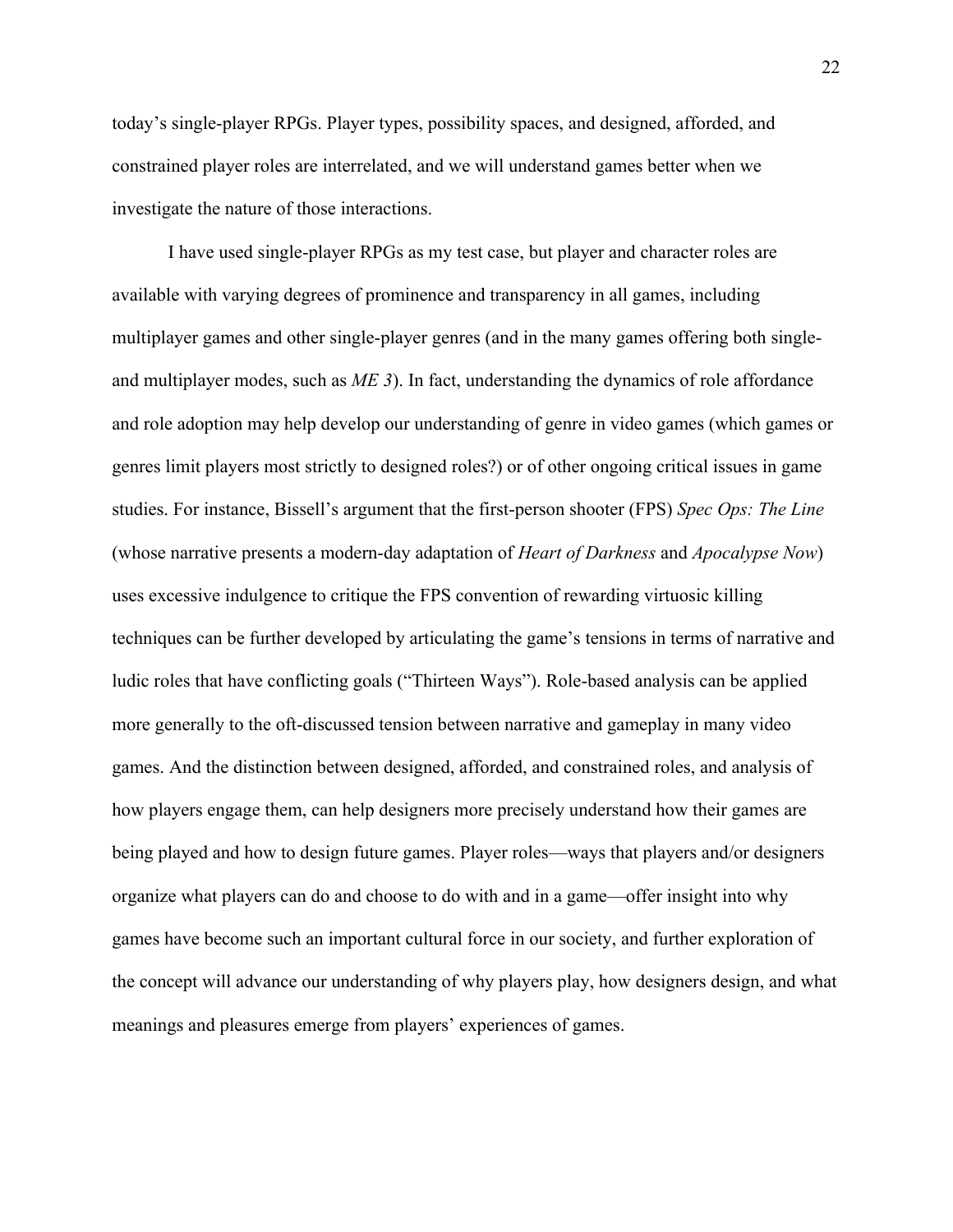## Works Cited

- Aarseth, Espen J. *Cybertext: Perspectives on Ergodic Literature*. Baltimore: Johns Hopkins UP, 1997. Print.
- Bartle, Richard. *Designing Virtual Worlds*. Indianapolis: New Riders, 2004. PDF file.

\_\_\_\_\_\_\_. "Hearts, Clubs, Diamonds, Spades: Players Who Suit MUDs." *Richard A. Bartle*. Richard A. Bartle, 1996-1997. Web. 25 Oct. 2012. <http://www.mud.co.uk/richard/hcds.htm#1>.

- "The Bethesda Podcast Episode 13: *Skyrim* Modding Special." *Bethesda Blog*. ZeniMax Media, 19 March 2012. Web. 27 April 2012.
- Bissell, Tom. "One Night in *Skyrim* Makes a Strong Man Crumble: A Great Game's Great Big Problem." *Grantland.com*. 29 Nov. 2011. Web. 26 April 2012.
- \_\_\_\_\_\_\_. "Thirteen Ways of Looking at a Shooter: *Spec Ops: The Line* and why we play violent shooter games." *Grantland.com*. 12 July 2012. Web. 28 Oct. 2012.
- \_\_\_\_\_\_\_. "Video Games: The Addiction*.*" *The Observer*. Guardian News and Media, 20 March 2010. Web. 27 April 2012.
- Bogost, Ian. *Persuasive Games: The Expressive Power of Videogames*. Cambridge: MIT P, 2007. Print.
- *Chrono Trigger*. SNES. Developed and published by Square, 1995.
- *Civilization II*. PC, Mac, and PlayStation. Developed by MicroProse. MicroProse, 1996.
- *Dark Souls.* PC, PlayStation 3, and Xbox 360. Developed by From Software. From Software, Namco Bandai, 2011, 2012.
- *Deus Ex: Human Revolution*. Mac, PC, PlayStation 3, and Xbox 360. Developed by Eidos Montreal. Square Enix, 2011, 2012.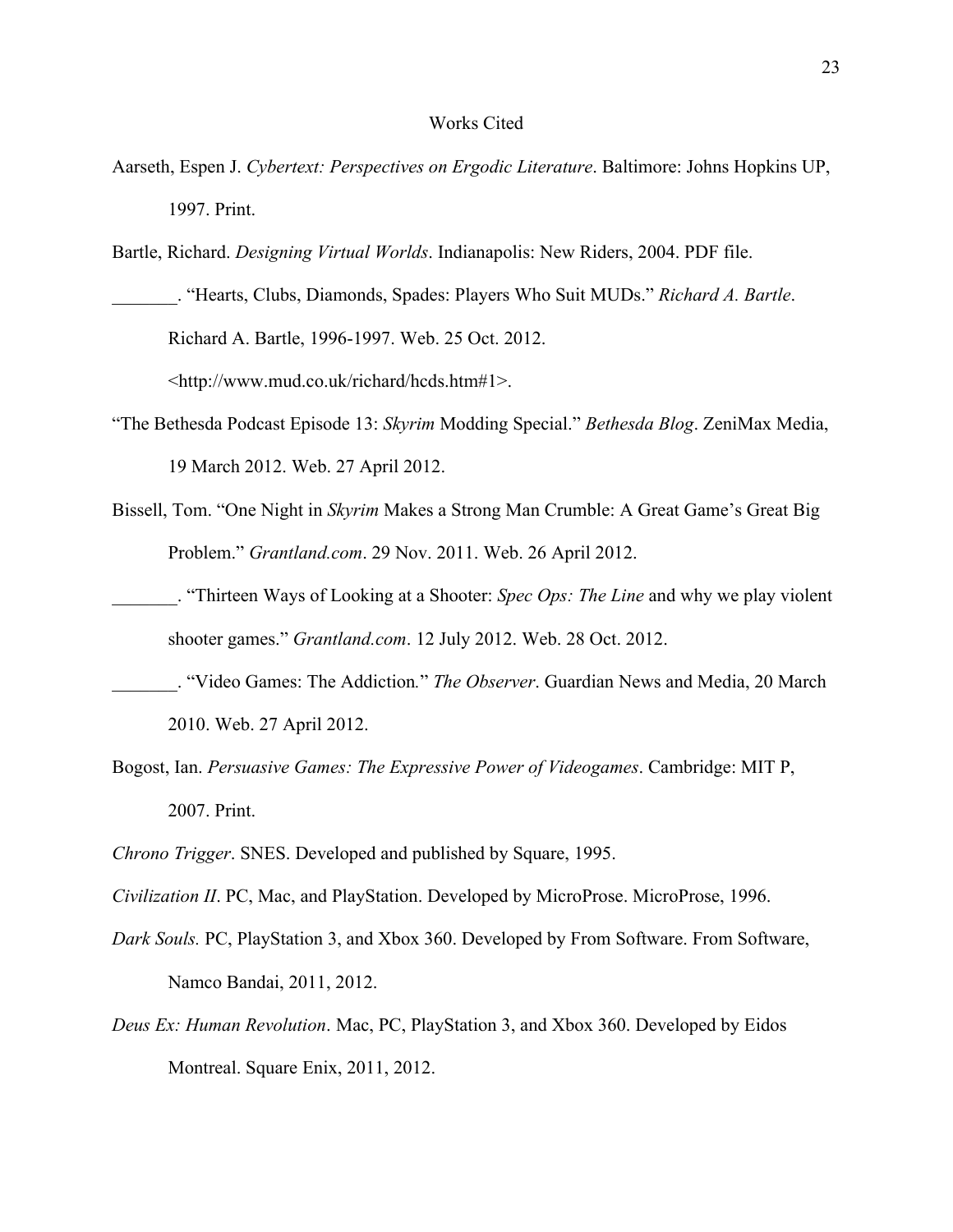- *Disgaea 2: Cursed Memories*. PlayStation 2. Developed by Nippon Ichi Software. NIS America, 2006.
- *The Elder Scrolls V: Skyrim*. PC, PlayStation 3, and Xbox 360. Developed by Bethesda Game Studios. Bethesda Softworks, 2011.
- *EverQuest*. PC and Mac. Developed by Sony Online Entertainment. Sony Online Entertainment, 1999.
- *Fallout 3*. PC, PlayStation 3, and Xbox 360. Developed by Bethesda Game Studios. Bethesda Softworks, ZeniMax Media, 2008.
- *Far Cry 2*. PC, PlayStation 3, and Xbox 360. Developed by Ubisoft Montreal. Ubisoft, 2008.
- *Final Fantasy XIII*. PlayStation 3 and Xbox 360. Developed and published by Square Enix, 2010.
- Frum, Larry. "10-year-long video game creates 'hellish nightmare' world.' *CNN.com*. Cable News Network, 18 June 2012. Web. 26 Oct. 2012.
- *Grand Theft Auto IV.* PC, PlayStation 3, and Xbox 360. Developed by Rockstar North and Rockstar Toronto. Rockstar Games, 2008.
- *Howlongtobeat.com*. Howlongtobeat.com, 2012. Web. 26 Oct. 2012.
- Jenkins, Henry. "Game Design as Narrative Architecture." *First Person: New Media as Story, Performance, and Game*. Ed. Noah Wardrip-Fruin and Pat Harrigan. Cambridge: MIT P, 2004. 118-30. Print.
- Juul, Jesper. *Half-Real: Video Games between Real Rules and Fictional Worlds*. Cambridge: MIT P, 2005. Print.

Larke, Derek ('Darklarke'). "*Mass Effect 3* Extended Cut." *Blog.BioWare.com*. BioWare, 5 April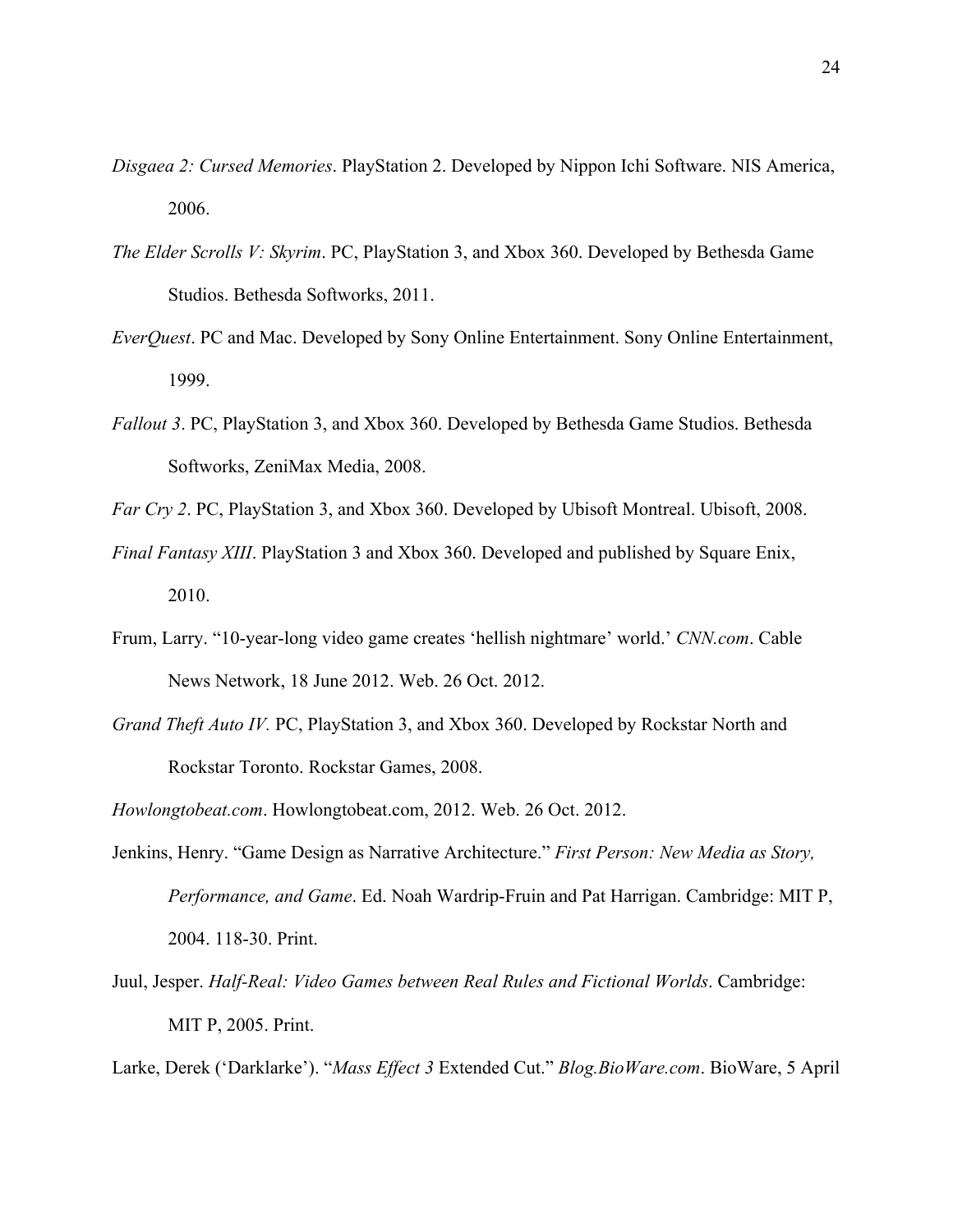2012. Web. 29 April 2012.

- Lycerius. "I've been playing the same game of Civilization II for almost 10 years. This is the result." *Reddit*. Reddit, 12 June 2012. Web. 26 Oct. 2012.
- *Mass Effect*. PC and Xbox 360. Developed by BioWare, Demiurge Studios. Microsoft Game Studios, Electronic Arts, 2007.
- *Mass Effect 2*. PC, PlayStation 3, and Xbox 360. Developed by BioWare. Electronic Arts, 2010, 2011.
- *Mass Effect 3*. PC, PlayStation 3, and Xbox 360. Developed by BioWare. Electronic Arts, 2012.

"Retake Mass Effect – Child's Play." *ChipIn.com.* ChipIn, March 2012. Web. 29 April 2012.

- Ryan, Marie-Laure. "The Interactive Onion: Layers of User Participation in Digital Narrative Texts." Ed. Ruth Page and Bronwen Thomas. *New Narratives: Stories and Storytelling in the Digital Age.* Lincoln: U of Nebraska P, 2011. 35-62. Print. Frontiers of Narrative.
- Salen, Katie and Eric Zimmerman. *Rules of Play: Game Design Fundamentals*. Cambridge: MIT P, 2004. Print.
- *The Sims*. PC, Mac, PlayStation 2, Xbox, and GameCube. Developed by Maxis. Electronic Arts, 2000, 2001, 2003.
- "*Skyrim* 'Hardcore' Playstyle." *SkyrimForums.org.* XenForo, 12 Dec. 2011 27 April 2012. Web. 28 April 2012.

"*Skyrim:* Level Up Glitch." *GameFront.com.* Game Front, 12 Nov. 2011. Web. 28 April 2012.

*Spec Ops: The Line*. PC, PlayStation 3, and Xbox 360. Developed by Yager. 2K Games, 2012.

*Steam Workshop: The Elder Scrolls V: Skyrim.* Valve Corporation, 2012. Web. 27 April 2012.

Taylor, T. L. *Play Between Worlds: Exploring Online Game Culture*. Cambridge: MIT P, 2006. Print.